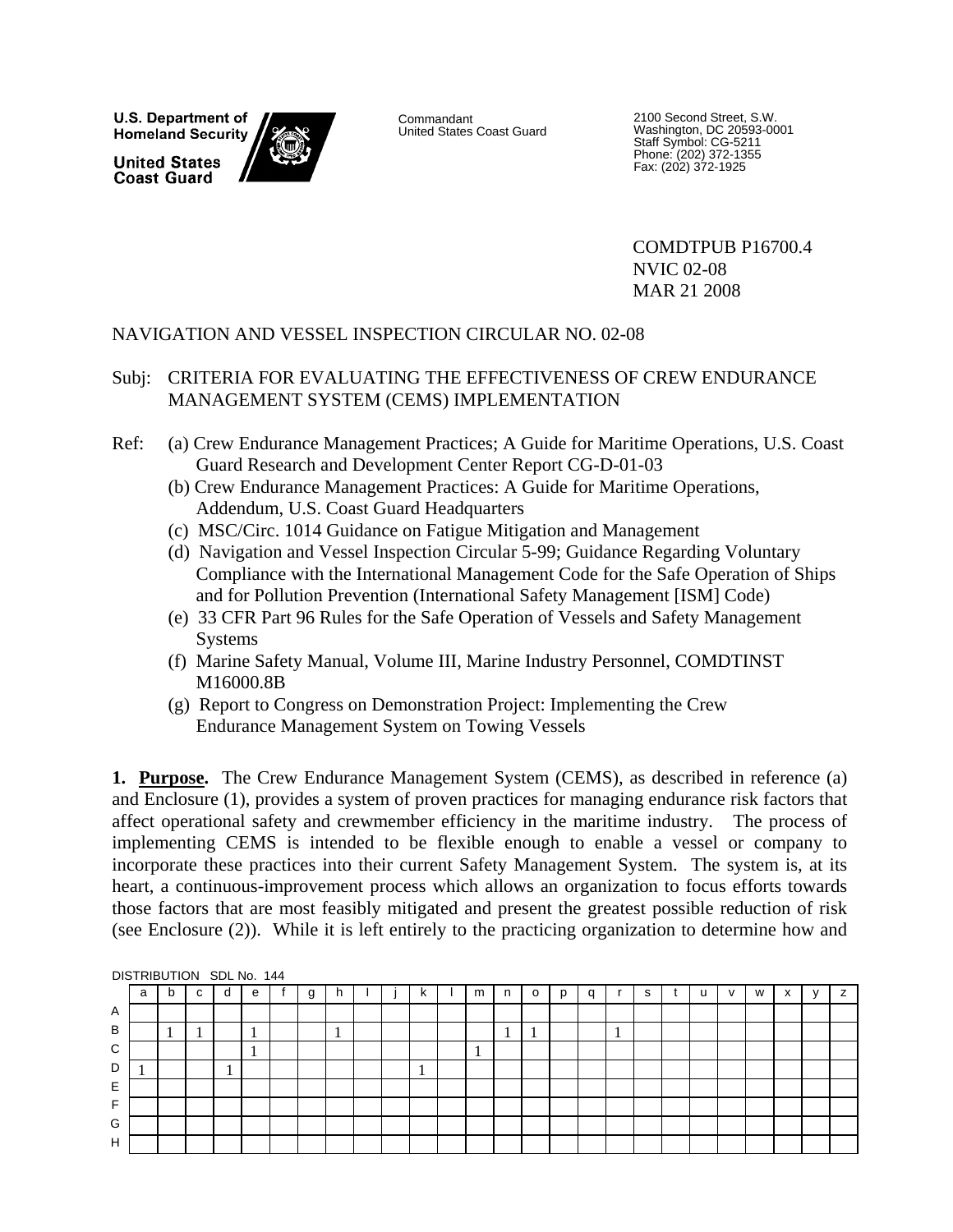when to address specific risk factors, CEMS requires that certain process elements be present to ensure an effective implementation scheme. Those elements are summarized in Figure 1 of Enclosure (1).

Increasing numbers of vessels and operating companies continue to adopt crew endurance management practices, each in a way to suit its unique situation. As CEMS becomes an essential element of many companies' Safety Management Systems, those evaluating these programs will need standard criteria upon which to base their assessment. This Circular provides guidelines for use by vessel owners, operators, third-party auditors, Coast Guard Officers in Charge, Marine Inspection (OCMI), marine casualty investigators, and others to aid in their assessment of the veracity and effectiveness of a company's or vessel's CEMS program.

### **2. Action.**

- a. **Vessel Masters, Owners, and Operators:** All masters, owners, and operators of vessels considering implementing CEMS, as well as those already practicing it, should familiarize themselves with the criteria in this NVIC. This information may be used in conjunction with references (a) and (g) to establish a fully developed CEMS program. These criteria may also be useful for to develop measurements for an ongoing CEMS program.
- b. **Third-Party Auditors, Vetting Agents, and Other Independent Evaluators:** All persons responsible for evaluating CEMS programs or Safety Management Systems that include CEMS, should familiarize themselves with these guidelines. These criteria may be useful for assessing the veracity and effectiveness of a company's or vessel's CEMS program.
- c. **U.S. Coast Guard:** Officers in Charge, Marine Inspection (OCMIs) , Chiefs of Inspections Department and Senior Investigating Officers (SIOs) should:
	- 1. Bring this circular to the attention of vessel masters, owners, and operators, auditors, vetting agents, and others who may benefit from an improved understanding and awareness of CEMS program evaluation criteria.
	- 2. Use these criteria when evaluating the contribution of fatigue to a marine casualty and to assess the effectiveness of a company's CEMS program in managing or mitigating fatigue or endurance risk factors.

### **3. Directives Affected.** None.

**4. Background.** The causes for the vast majority of marine-related casualties are rooted in human factors. A large number of casualties have been specifically attributed to the human factor of crew fatigue. Fatigue is also known to play a contributing role in casualties where other types of human factors are present (e.g., situational awareness, operator decision making).

This problem is not unique to the maritime industry. Fatigue is an issue for any 24-hour-a-day operation, particularly those involving shift work (medical, transportation, manufacturing, etc.). There is an abundance of scientific research to support the fact that fatigue increases the risk of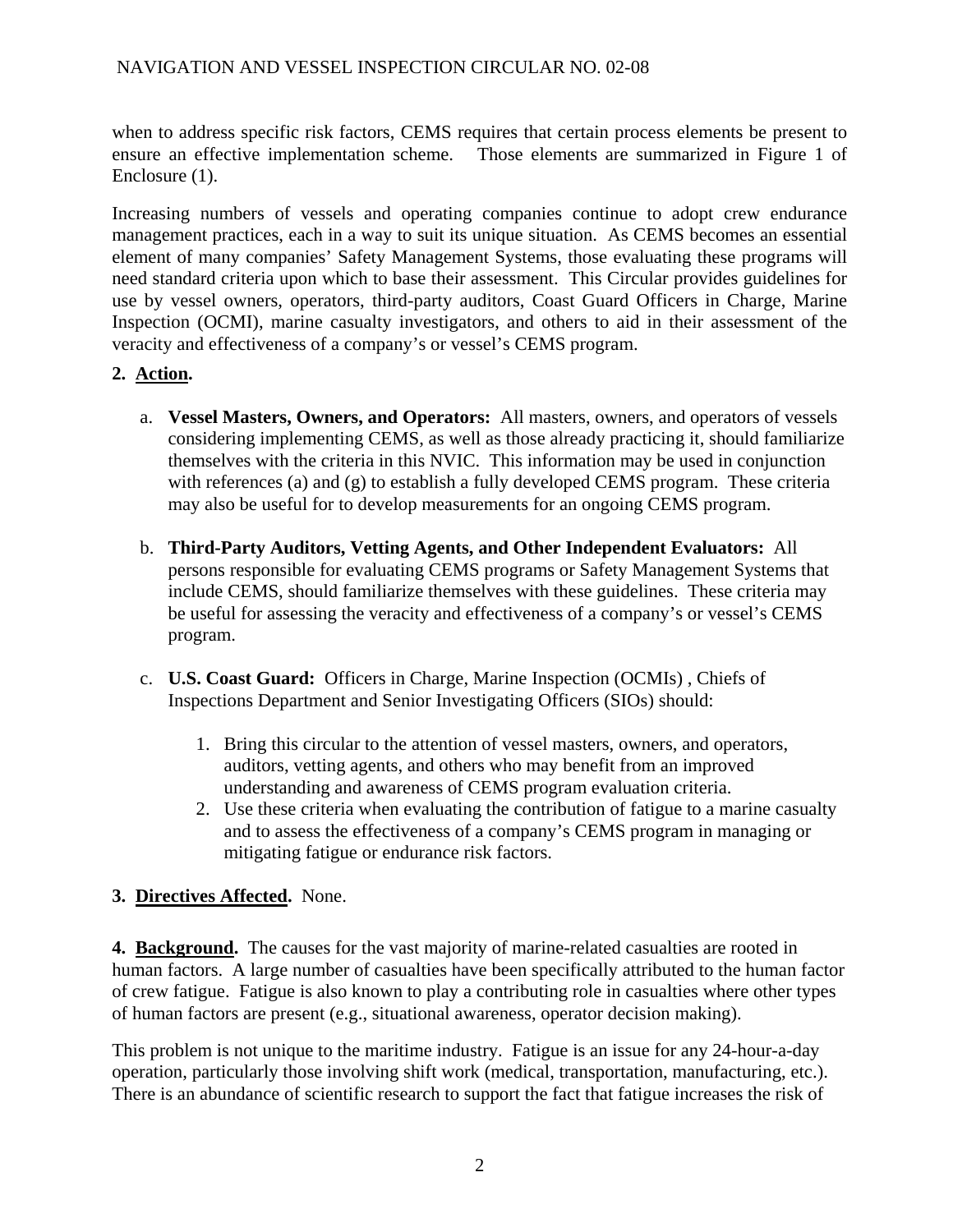accidents and adversely impacts alertness and cognitive abilities. There is also research indicating that shift work and fatigue contribute to chronic health problems. While there is research describing solutions to various aspects of the fatigue problem, these methods are not considered as they relate to each other and the overall system.

Traditionally, regulators of transportation industries have used hours of service and manning requirements to address crew fatigue. While these requirements form a critical part of an overall strategy to combat fatigue, they are unable to completely resolve the complex and interrelated factors that influence crew fatigue by themselves.

Normal maritime operations expose crewmembers to a variety of stressors and operational risk factors such as irregular work periods, temperature extremes, heavy workloads, and extended separations from family members. Left unmanaged, these risk factors degrade crewmember endurance, and thereby both performance and safety.

In response to this situation, the U. S. Coast Guard Research and Development Center developed CEMS, a system of tools and practices maritime operators can use to increase productivity while managing risk factors affecting crew endurance. CEMS specifically helps operators to identify the full spectrum of factors affecting crew endurance and control these risk factors by means of proven practices and procedures.

These proven practices and procedures apply to the full scope of endurance management, not simply to fatigue or sleep management. In other words, CEMS encompasses the full range of environmental, physiological, operational, and psychological risk factors affecting performance and safety in normal maritime operations.

**5. Discussion.** While no process could guarantee the complete elimination of fatigue as a concern, CEMS has been designed to ensure the greatest possible improvements in crew endurance. The efficacy of CEMS, as demonstrated by scientific field tests, originates from its systems approach addressing interrelated risk factors aboard maritime platforms.

To ensure effectiveness, an organization's CEMS implementation process should include certain elements deployed in the recommended order as described in reference (b) and in Enclosure (1). These elements or process steps, are fairly general in nature, allow considerable flexibility, and should fit within the implementing organization's Safety Management System. One exception to the recommended order is to begin with the Crew Endurance Coach. An organization considering adopting CEMS may choose to first acquire a coach as he/she serves as a champion and provides consistent support for CEMS. The learning objectives for the CEMS Coaches course are provided in Enclosure (3). These objectives describe what a CEMS Coach or an acceptable alternative must know to demonstrate sufficient coaching skills.

Enclosure (4) is a job aid that provides guidelines for evaluating an implementation effort. Due to the continuous-improvement nature of CEMS, the checklist can be used to document the progress that has been made and identify areas that can be improved.

**6. Implementation.** Effective immediately, individuals responsible for evaluating an organization's Crew Endurance Management program or Safety Management System that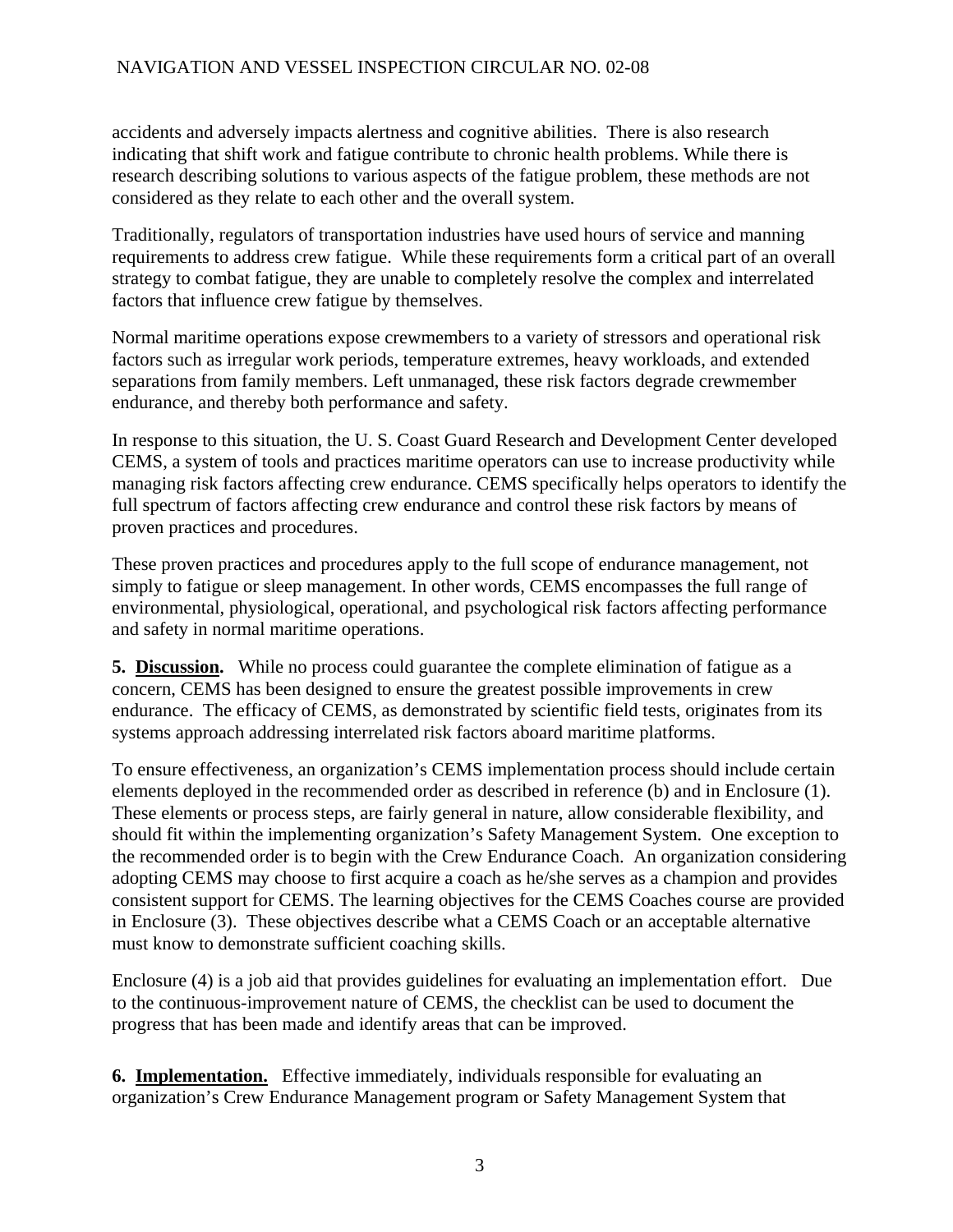includes CEMS should refer to the guidance in Enclosures (1) and (4). This guidance is intended to provide a relative basis upon which to evaluate a given implementation effort and to assist an organization in identifying and addressing areas for improvement.

This guidance may also be useful to those investigating a marine casualty to consider the impact of a given CEMS program towards preventing, reducing the risk of, or mitigating the consequences of a casualty. When evaluating a CEMS program, the investigator should consider extenuating circumstances that might affect an organization's progress, such as the length of time since its initial implementation began.

**7. Disclaimer.** This guidance is not a substitute for applicable legal requirements, nor is it itself a rule. It is not intended to nor does it impose legally-binding requirements on any party. It represents the Coast Guard's current thinking on this topic and may assist industry, mariners, the general public, and the Coast Guard, as well as other federal and state regulators, in applying statutory and regulatory requirements. You can use an alternative approach for complying with these requirements if the approach satisfies the requirements of the applicable statutes and regulations. If you want to discuss an alternative approach (you are not required to do so), you should contact the Chief, Human Element and Ship Design Division (CG-5211) at (202) 372- 1355 who is responsible for implementing this guidance.

**8. Changes.** The Coast Guard will post this NVIC on the web at [www.uscg.mil/hq/g](http://www.uscg.mil/hq/g-m/nvic/index00.htm)[m/nvic/index00.htm](http://www.uscg.mil/hq/g-m/nvic/index00.htm) and post changes as necessary. The Coast Guard will issue and post timesensitive amendments as an "urgent change" message on the USCG website for the benefit of the industry. Please submit any suggestions for improvement of this circular in writing to Commandant (CG-5211).

 BRIAN M. SALERNO Rear Admiral, U.S. Coast Guard Assistant Commandant for Marine Safety, Security and Stewardship

- Encl: (1) Critical Elements of an Effective Crew Endurance Management System: An Evaluation Criteria for Auditors
	- (2) Endurance Risk Factors
	- (3) Trained Coaches/Acceptable Alternatives
	- (4) CEMS Program Evaluator Checklist/Job Aid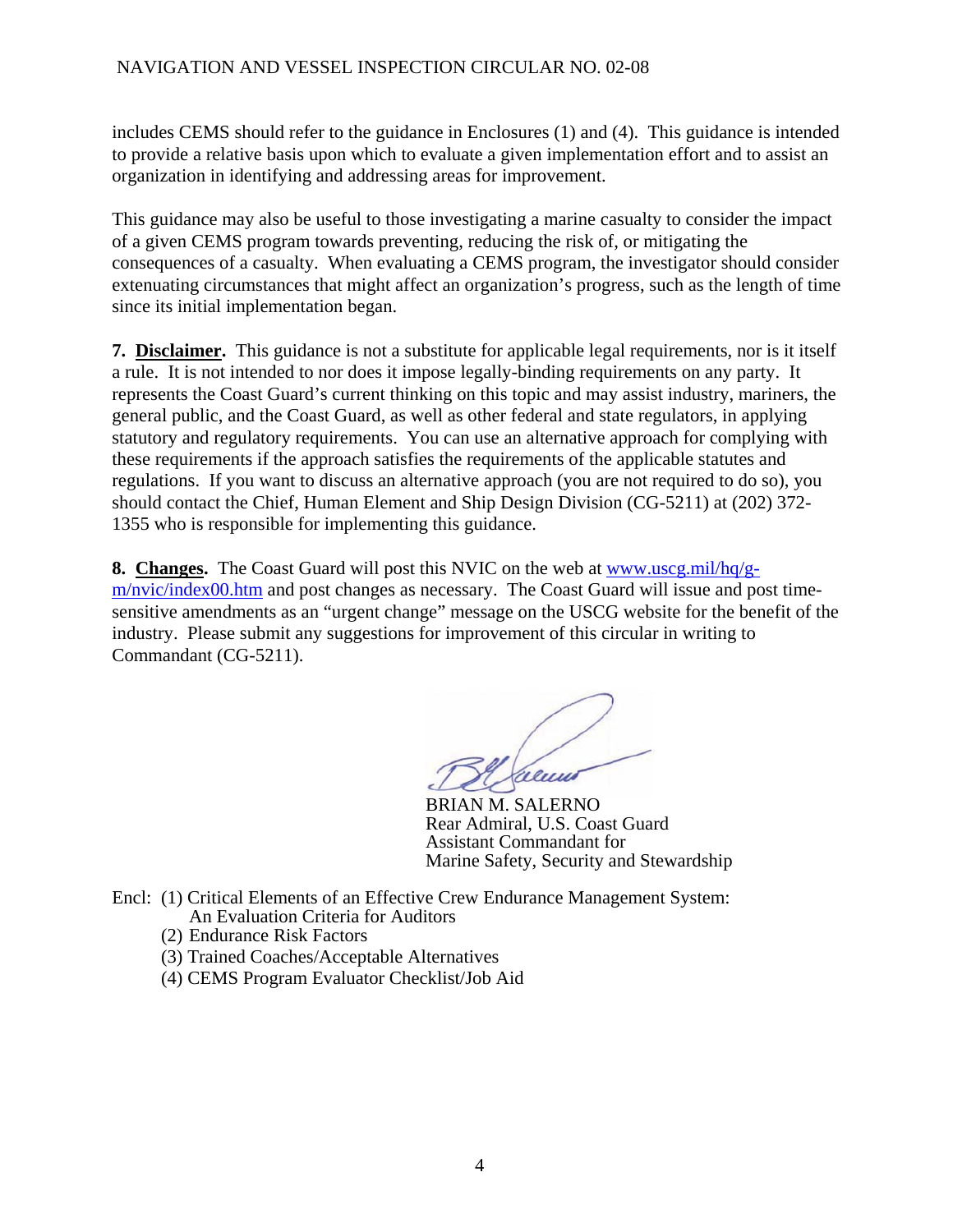#### **General Evaluation Guidance**:

Persons evaluating an organization's crew endurance management program should bear in mind that the Crew Endurance Management System (CEMS) is meant to be used in a cyclical, continuous-improvement process. This process includes a number of specific steps which should be completed sequentially (see Figure 1). However, the implementing organization should not be expected to perfect each step in the process before moving forward. Rather, the implementing organization should:

- 1. Follow, as closely as is practical, the process described in the addendum to *Crew Endurance Management Practices: A Guide for Maritime Operations* (Section II: Implementing a CEM Program).
- 2. Demonstrate consistent, positive progress towards each next step in the process.
- 3. Demonstrate a good-faith effort to address relevant risk factors.



Figure 1. The CEMS process.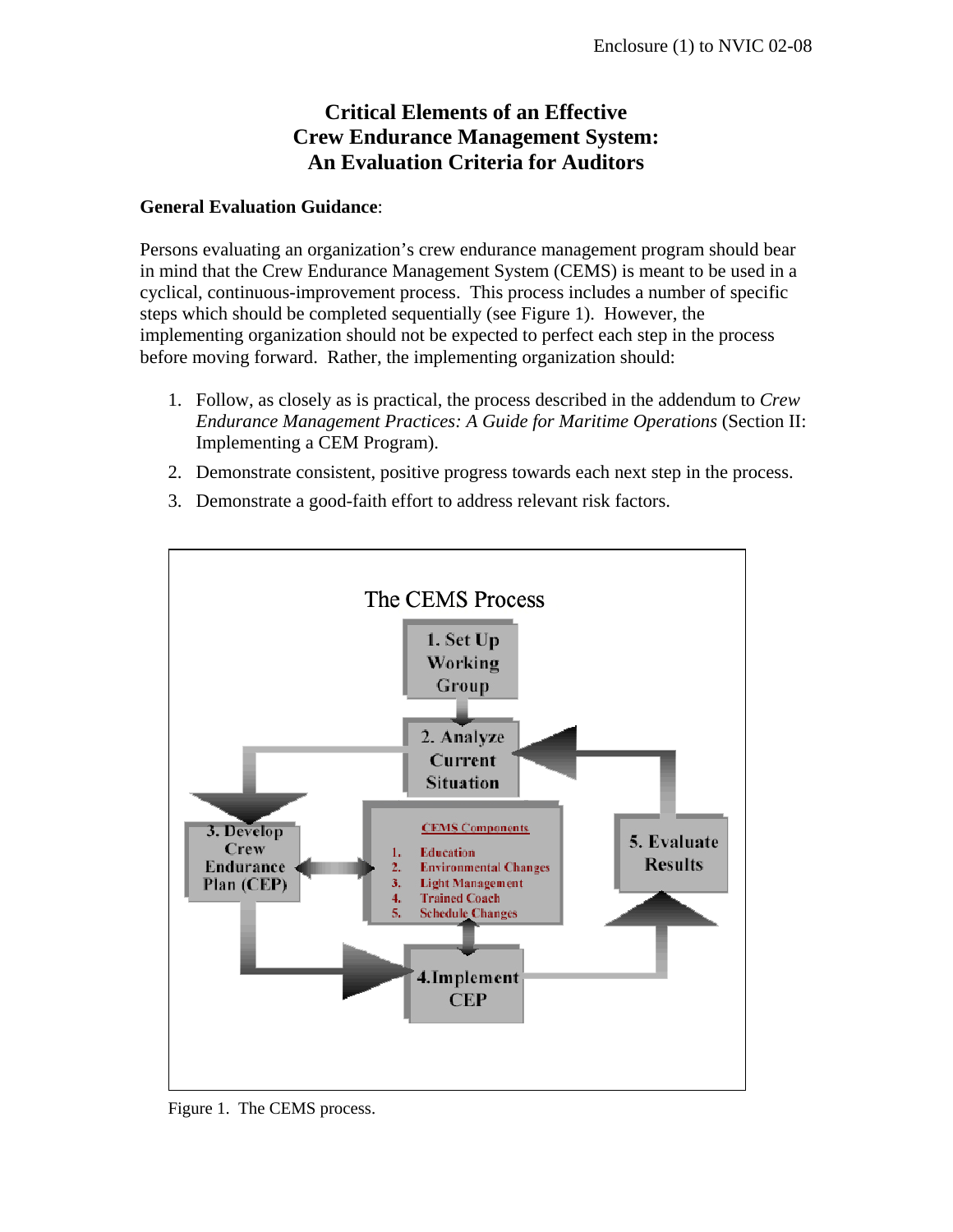If the implementing organization has an existing Safety Management System, it is recommended that CEMS be incorporated into that system rather than implemented as a stand-alone program. Consequently, some details of the CEMS process may need to be modified to fit within that existing system. The general nature of the CEMS process is sufficiently flexible to allow this to occur. Persons evaluating such an effort should look for evidence that an organization has followed the general guidance given above and the underlying requirements of each process step.

The evaluation criteria to follow, broken down into requirements in the order of the process steps, should enable the evaluator to determine the organization's overall progress. Enclosure (4) can serve as a checklist to record an organization's implementation progress.

### **Step 1. Establishment of a Crew Endurance Working Group (CEWG)**

It is best to have a distinct Crew Endurance Working Group (CEWG) for each vessel. However, some implementing organizations may find it more practical to establish one CEWG for an entire company. Regardless of the approach selected, it is essential that the CEWG be able, for each vessel participating in CEMS, to:

- Identify the relevant endurance risk factors
- Create a collaborative network of participants
- Develop and deploy a specific CEMS plan
- Sustain vertical alignment of an organization
- Assess cycles of continuous improvement

Membership: To be effective, a CEWG should include or represent all those individuals who stand to be affected by the implementation of a CEMS program. A CEWG might consist of the following individuals:

- One or two company officers
- The company operations manager
- The captain of the vessel
- Other licensed deck officers
- The department heads
- A member of the engineering department
- A cook
- One or more deckhands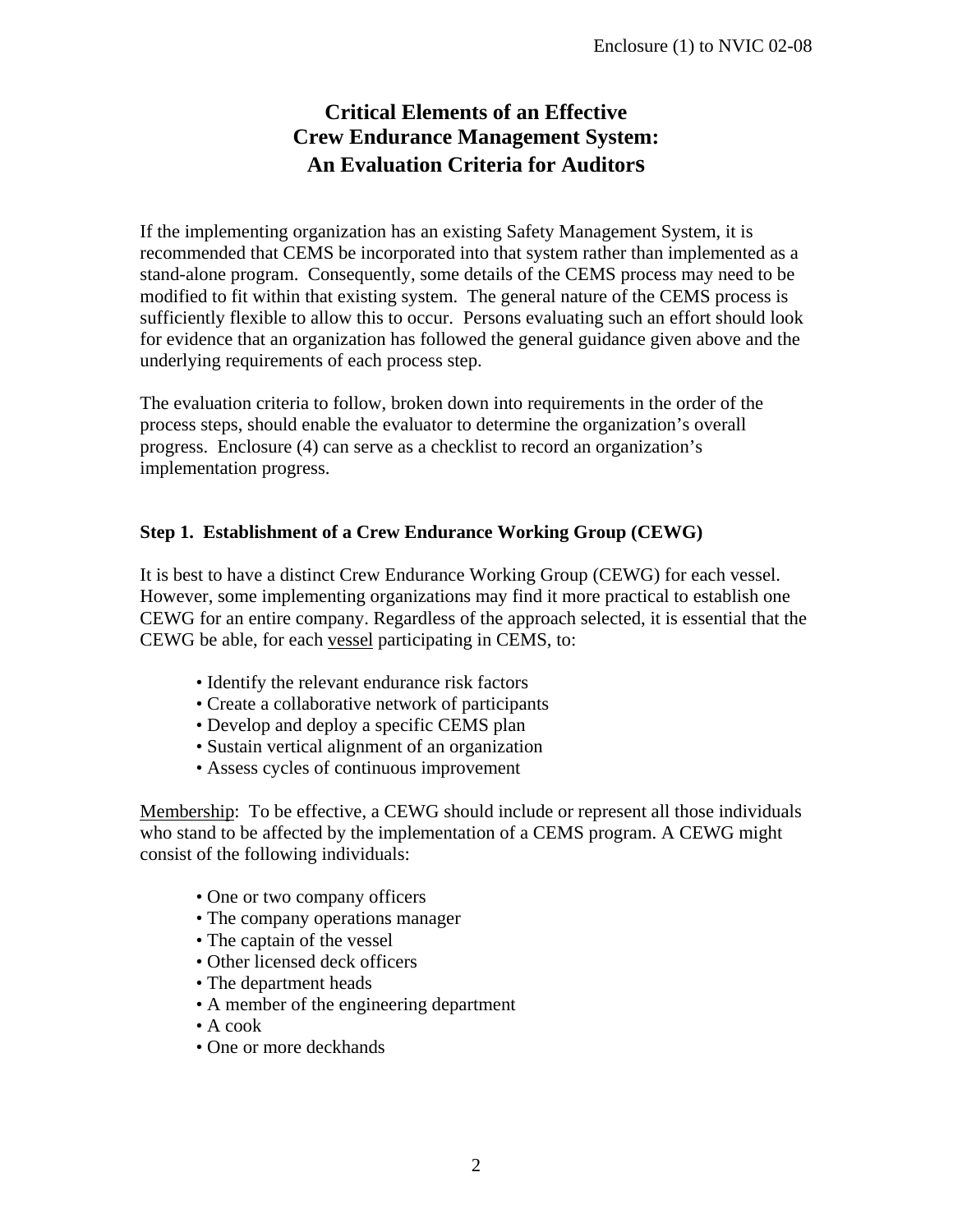The composition of the CEWG should enable communication both up and down the organization's hierarchy. The CEWG will be best served by including at least one Coast Guard Certified Crew Endurance Coach/Expert to facilitate effective communication of CEMS methods and processes. Communication is crucial to identifying and mitigating relevant risk factors, and helps build vertical alignment.

While there are no specific requirements for how often a CEWG should meet, those evaluating a CEMS program should consider whether the frequency, content of discussion, and outcomes of meetings by the group are appropriate for meaningful progress. Relevant characteristics of the implementing organization, such as size and type of operation, should be taken into account when evaluating the pace, activity level, goals, and effectiveness of the CEWG. Where an organization combines the function of the CEWG with an existing group, the evaluator should consider whether this group is actively serving all the purposes of the CEWG as outlined above.

### **Step 2. Analysis of Current Situation and Identification of Endurance Risk Factors**

The essential part of this step is to ensure that the organization has made a thorough assessment of risk factors through its CEWG. It should consider all relevant risk factors which pertain to individuals and their work/rest environment. Factors considered should include but are not limited to those listed in enclosure (2). It is important to note that not all risk factors will occur with equal frequency for all organizations.

Identifying that risk factors are present should not be viewed as an indication of the state of a vessel's safety or an organization's safety program. Such risk factors may be present in any 24 hour  $-7$  day a week operation. Organizations that have identified their most prominent risk factors have actually taken the first step to improving safety simply by increasing awareness. Such action should be taken as evidence of an advancing safety culture.

The presence of a risk factor does not necessarily indicate that an organization must immediately address every factor to be considered as practicing CEMS. Some solutions may be beyond the organization's reach. In other cases, actions needed to address a risk factor may be inconsistent with the company's operation. In any case, the implementing organization has to prioritize which risk factors to address so as to maximize the greatest overall reduction in risk for the least cost. Prioritization of risk factors and determining the best mitigation strategies takes place in the next step of the process.

Scope of Analysis: The CEWG's risk assessment should take into account the risk factors for each of the participating vessels. Even if a group of similar vessels doing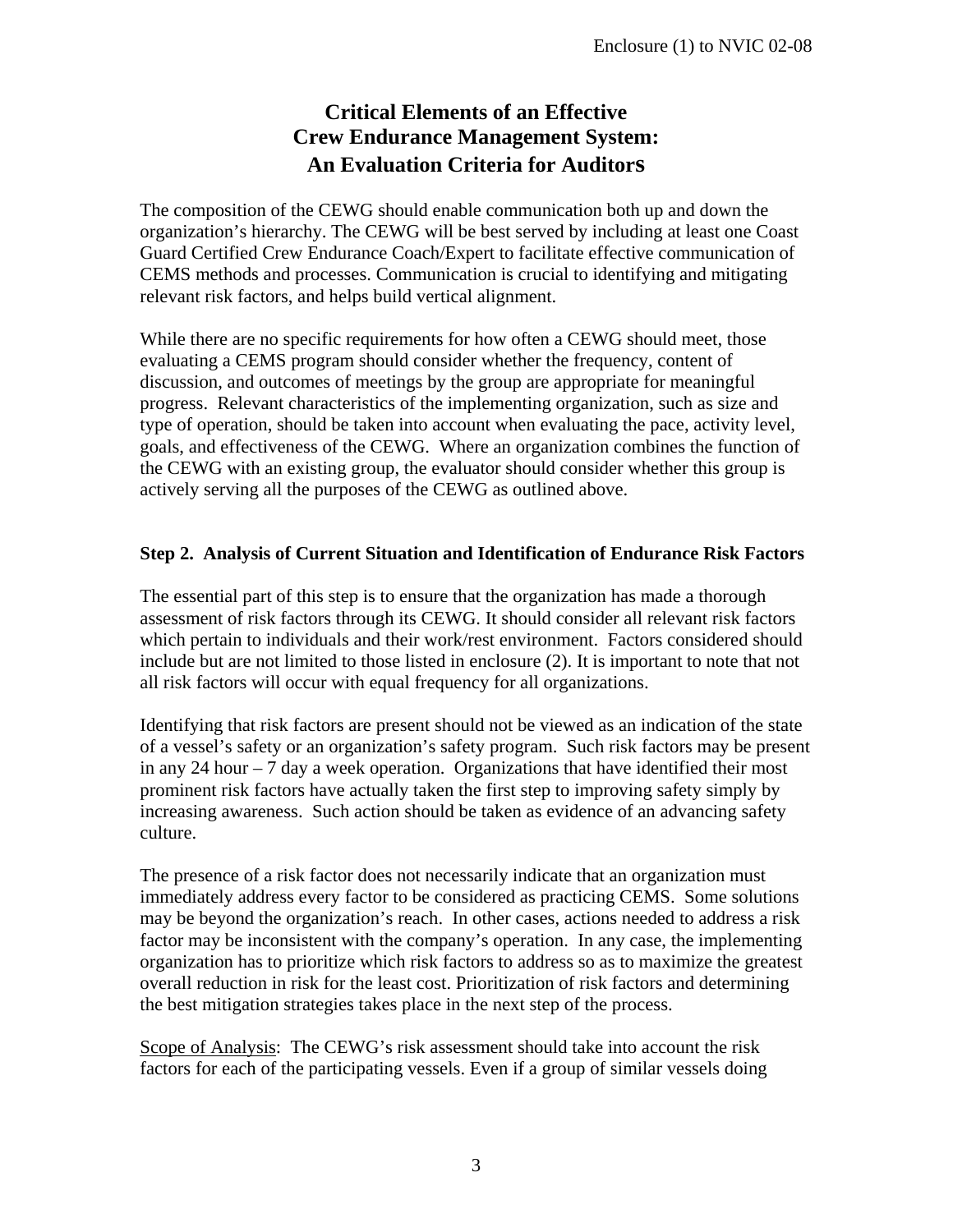similar work is being considered, there may be significant differences in the way that the crews on board each vessel live and work.

Job Aids: CEWGs are strongly encouraged to avail themselves of existing job aids to assist in performing this analysis. These tools are available on the CEMS website: [www.uscg.mil/hq/g-m/cems/cems\\_tool\\_download.htm](http://www.uscg.mil/hq/g-m/cems/cems_tool_download.htm) and in the references (a-b).

### **Step 3. Development of a Crew Endurance Plan (CEP)**

There is no set format for the Crew Endurance Plan. The organization implementing CEMS should develop the CEP in a format that is most appropriate to its particular management and operation. Reference (a), the original Crew Endurance Guide (pp. 19- 24), provides an example of a CEP that includes specific recommendations for operational and environmental risks.

Regardless of the format, the CEP should contain specific recommendations to address those risk factors identified by the CEWG as being the most critical to address. These recommendations will generally fall into two major categories:

**1. Operational Recommendations** include changes to policies, practices, or procedures related to vessel operation and may include:

- Watches (schedule changes, napping).
- Light management.
- Time management (shower and meal times).

**2. Environmental Recommendations** include changes to the work and rest environment and may include:

- Shipboard policies (courtesy to off-watch sleepers, avoiding excessive use of throttle).
- Physical changes (making sleeping areas darker, quieter, and more comfortable, increasing lighting in certain areas of the vessel).

Deciding which risk factors to address and developing appropriate recommendations are two of the most important jobs of the CEWG. The implementing organization should not be expected to change everything at once. In general, it should focus on low-cost, highreturn items first while making a good-faith effort to address each risk factor as much as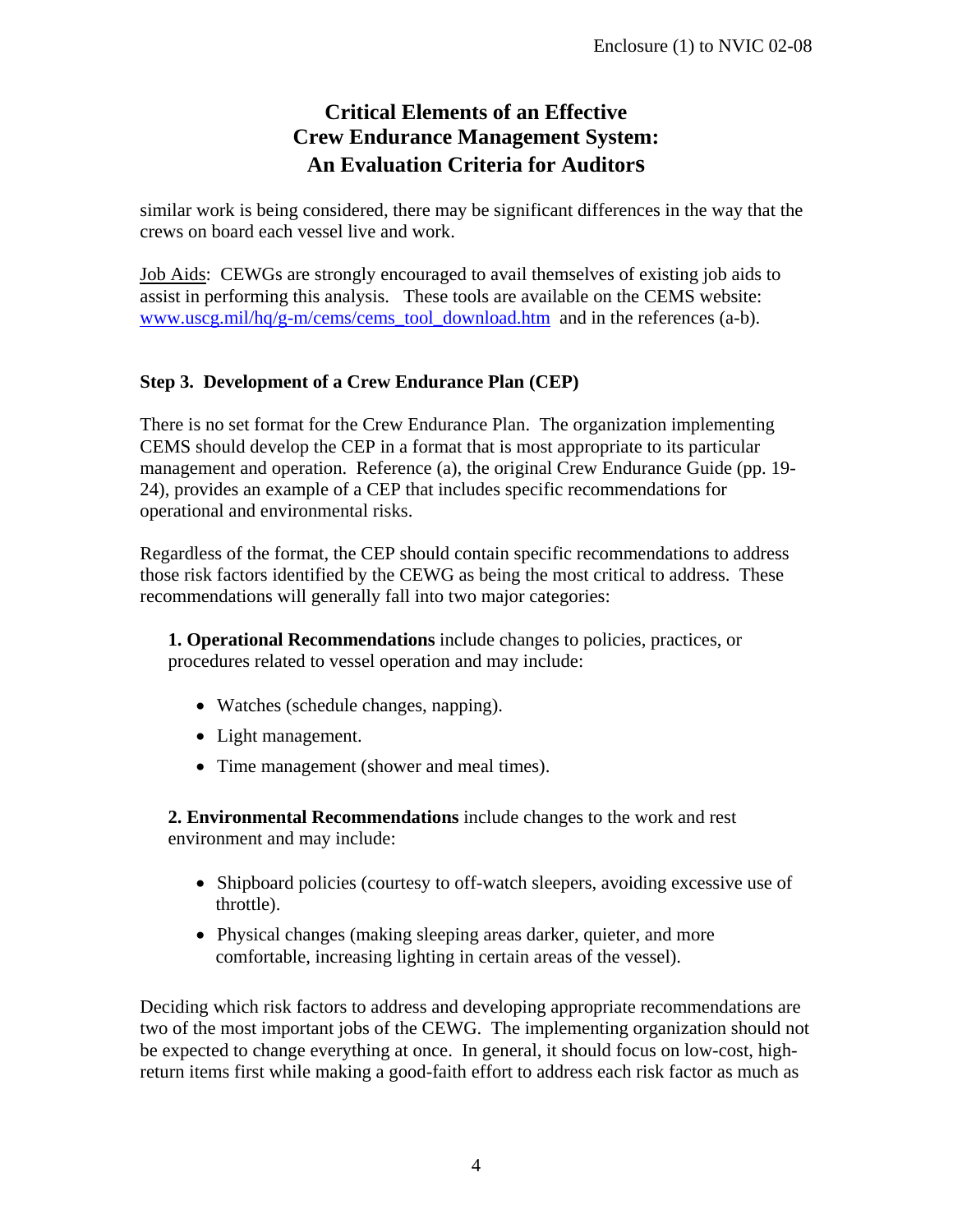possible. The CEP should include some discussion on which risk factors were/were not addressed and why the selected recommendations were chosen.

In addition, the CEP should address the five CEMS components: education, environmental changes, light management, trained coaches, and schedule changes. The implementing organization should address these CEMS components in sequence. The degree to which the CEP addresses each component will depend upon where the organization is in the implementation process.

The checklist in enclosure (4) can be used as guidance to determine the extent to which an implementing organization has addressed each CEMS component.

### **Step 4. Implementation of the Crew Endurance Plan (CEP)**

This step is the most important part of the process, yet it can also prove to be the most challenging. When considering an organization's progress with this step, the evaluator should look for evidence that the participants are making a good-faith effort to address those recommendations identified in the CEP. Some recommendations are easier to implement, and others may take longer to show results. In general, the evaluator should expect to see progress over time.

Enclosure (4) may be useful for determining the current status of the organization and to track the organization's progress over time. Computer-based tools for gathering these measures are available from the CEMS website at: <http://www.uscg.mil/hq/g-m/cems/> cems\_tool\_download.htm

The evaluator should also take into account extraordinary events that may affect progress. For example, a vessel or company recovering from an extreme catastrophe such as a hurricane, may find it difficult to make progress with the recommendations. Consistent with the continuous-improvement nature of CEMS, the evaluator should look for as much progress as can reasonably be expected under the circumstances.

Special Note about Coaches: The role of the coach is to provide consistent support for CEMS implementation. This includes responding to crewmembers' questions on a daily basis about sleeping problems, light management, dietary recommendations, and how to adapt to new watch schedules. The coach also assists with risk assessment and is a critical player in the development of the Crew Endurance Plan.

Having an onboard coach has been proven to be an effective method to provide consistent support for CEMS implementation. A company should have at least one trained coach or an acceptable alternative onboard each vessel to help initiate and oversee its CEMS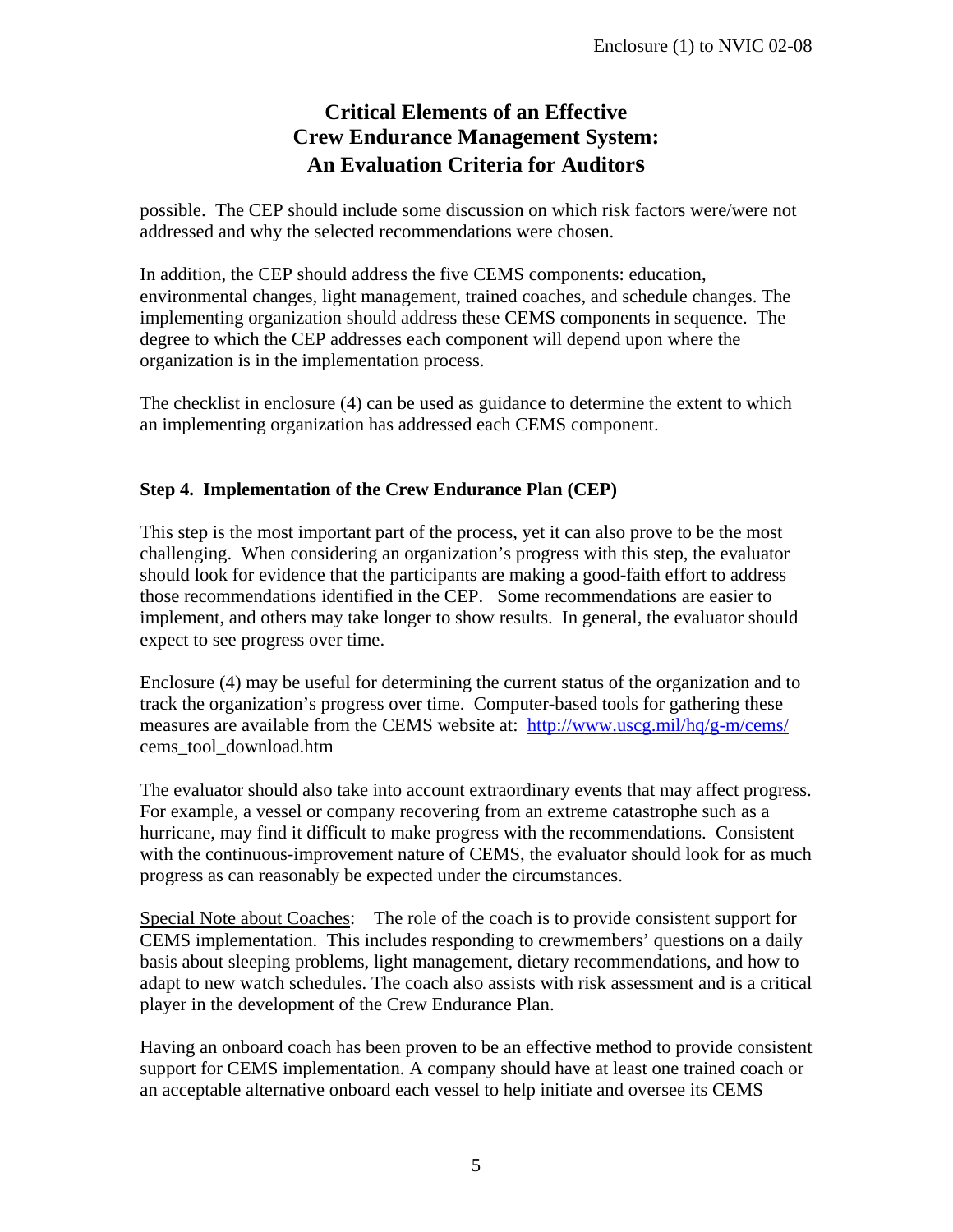implementation effort. An acceptable alternative should be able to demonstrate the same knowledge as a trained coach, as described in enclosure (3). If evaluators have questions about whether or not a company's approach is appropriate, they should contact the Coast Guard.

### **Step 5. Evaluation of Results**

This step is largely a repeat of Step 2, with emphasis on determining the effectiveness of recommendations from the Crew Endurance Plan. The evaluator should look to see that the risk assessment of Step 2 was repeated as illustrated in Figure 1 and that there was some effort to use these results in future iterations of the continuous improvement cycle.

It is also certainly within the scope of each organization to track company-related measures such as:

- Safety improvements and statistics.
- Health and well-being measures.
- Employee turnover.
- Any other subjective measure of implementation.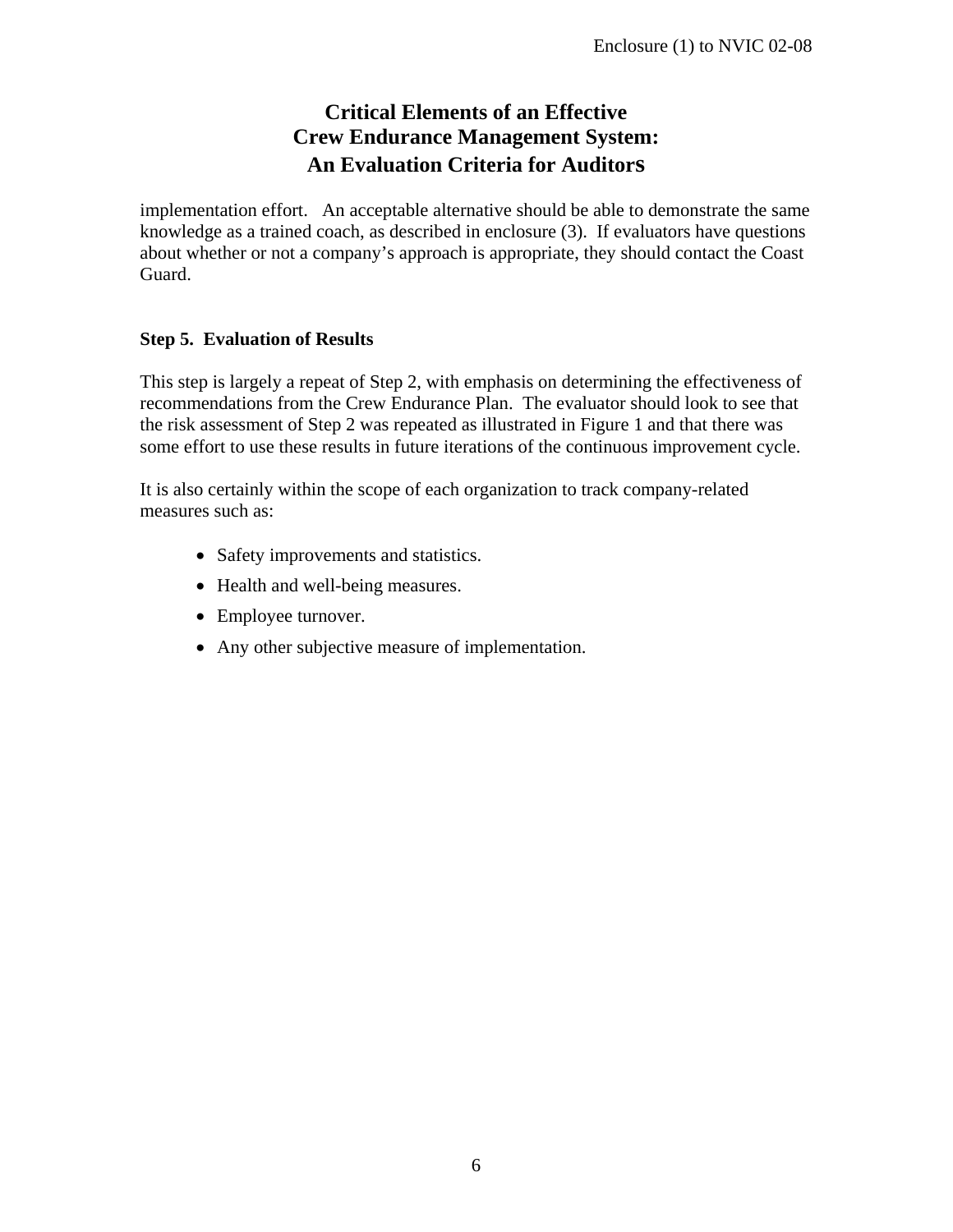### **Endurance Risk Factors**

In Step 2 of the Crew Endurance Management System (CEMS) process, an implementing organization takes a look at its operations to determine what risk factors may negatively affect the crew's endurance. Factors considered should include, but not be limited to, those mentioned here. Evaluators may use Enclosure (4) to record and track these characteristics.

A. 15 Individual Risk Factors as described in the Decision Support Software  $Tool<sup>1</sup>$ 

Sleep duration, sleep quality, sleep fragmentation, synchronization with circadian rhythm, change of work/rest schedule (irregular hours), extended work hours, opportunities to make up sleep (nap), diet, workload, work-related stress, opportunities to exercise, sense of control, external environment (including motion sickness), family stress, and isolation from family.

B. Additional Risk Factors to Consider

Drug usage (caffeine, alcohol, and over-the-counter medications), health (general sickness and chronic disease), and other considerations such as sleep disorders.

Travel time to and from the vessel: *distance traveled between the vessel and the residence, activities conducted while en route, sleeping arrangements/overnight accommodations, etc.* 

C. Environmental Risk Factors

1

Work environment: *light intensity conducive to proper light management, noise intensity, temperature, air quality, vessel motion/vibration.* 

Sleeping environment: *light, noise, temperature, air quality, vessel motion/vibration.* 

Vessel operating environment: *temperature* (humidity, extreme heat or cold), *marine operating environment* (wind, weather changes, icing, sea state, tides, currents, high and low water), *operational demands* (down time, workload surges, routine vs. dynamic schedule), and *operating policies* (courtesy to crew sleeping off-watch, allowing napping, vessel maneuvering, alternate meal and/or shower times).

<sup>&</sup>lt;sup>1</sup> Available from U.S. Coast Guard, Commandant (CG-5211) by request and also on the CEMS website at http://www.uscg.mil/hq/g-m/cems/cems\_tool\_download.htm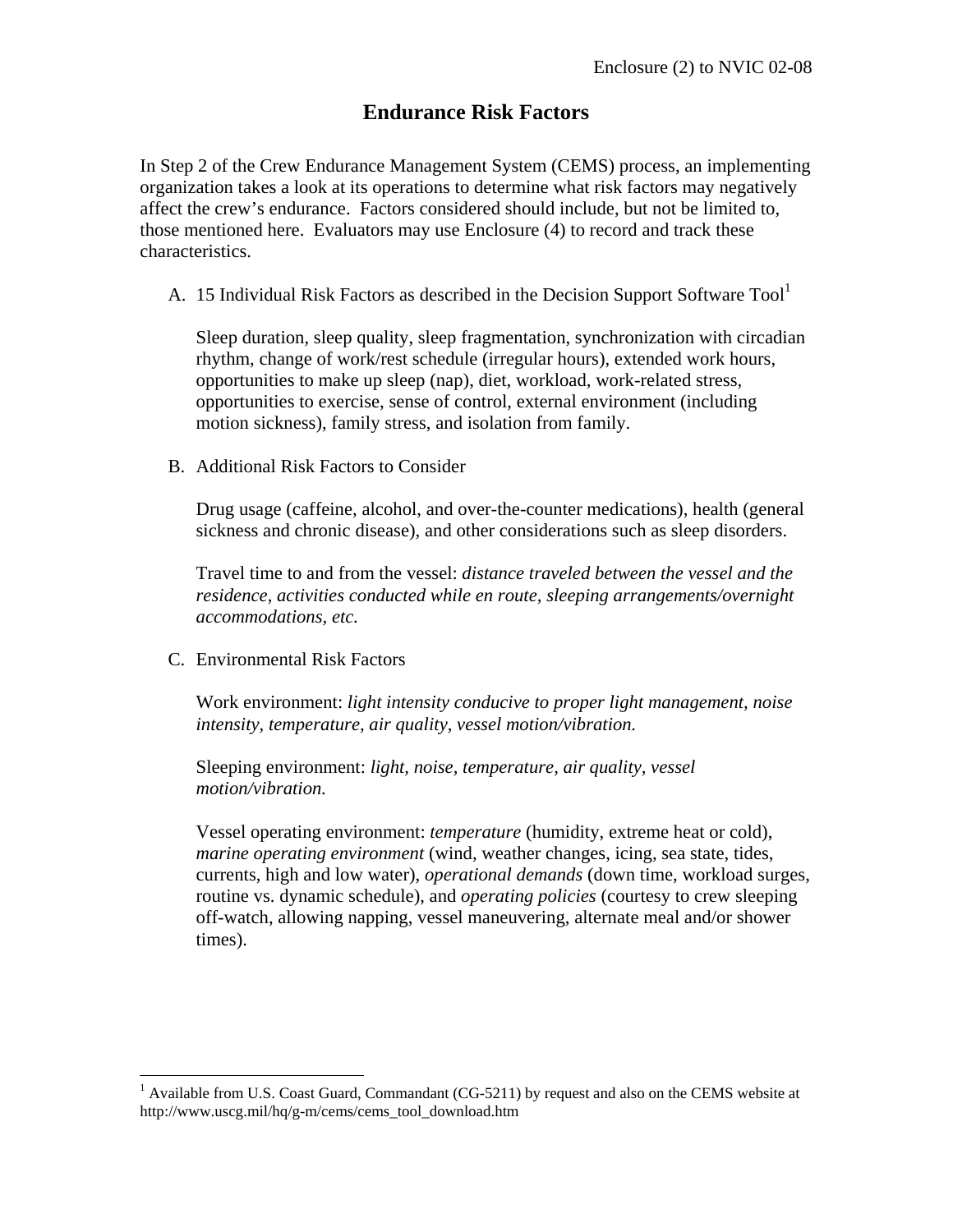### **Trained Coaches/Acceptable Alternatives**

Ideally, each vessel should have a trained CEMS Coach or an acceptable alternative. These coaches model good endurance management practices through their own personal behaviors, actively encourage crewmembers to follow these practices themselves, and monitor and reinforce adherence to the Crew Endurance Plan. Coaches also provide information to crewmembers on the science behind CEMS including diet, exercise, caffeine use, environmental stressors, psychological conditions, sleep, and body clock management.

The following is a detailed teaching syllabus written by learning objective that describes what a trained CEMS Coach or an acceptable alternative must know to demonstrate sufficient coaching skills. All content and learning objectives are provided in detail through the references described below, which can be downloaded from the CEMS website at http://www.uscg.mil/hq/g-m/cems/index.htm.

### **CEMS Coaches Training: Learning Objectives**

The references below are abbreviated as follows:

- **Guide** Crew Endurance Management Practices: Guide to Maritime Operations
- **DST** Decision Support Tool
- **SSW** Self-Sustained Workshop Tool

#### **System Concepts/Roles/Models (SSW)**

- Can define crew endurance in maritime operations (Guide 3)
- Can define Red Zone (Guide 4-6)
- Can identify endurance risk factors (DST)
- Can describe implementation procedures (Guide 8-9)
- Can identify implementation path failure (Guide 9)
- Can identify working group members (Guide 13-14)
- Can define sleep and shiftwork (Guide A-3)
- Can define light management and the body clock (Guide A-3)
- Can define stress (Guide 59-62)
- Can define caffeine and the use of over-the-counter medications (Guide A-3)
- Can define diet
- Can define cold-related illness (Guide 50-52)
- Can define heat-related illness (Guide 53-55)
- Can define motion sickness (Guide 57-58)
- Can analyze endurance risk factors (Guide 69-77)
- Can develop crew endurance plans (Guide 69-77)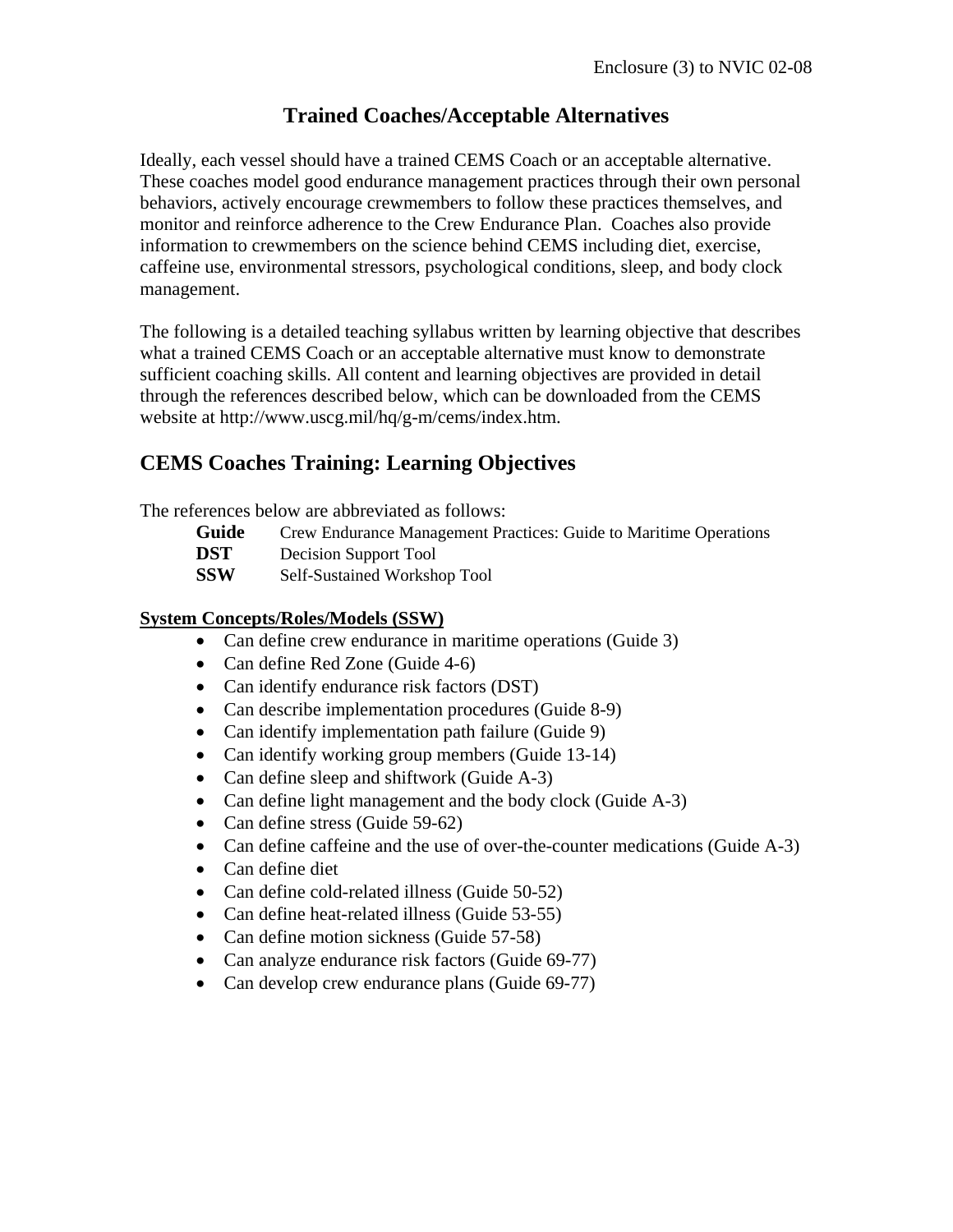## **Trained Coaches/Acceptable Alternatives**

### **Managing the Red Zone (SSW)**

- Can identify factors influencing Red Zone (Guide 31-32)
- Can define energy and its production (Guide 32-33)
- Can identify symptoms of low energy levels (Guide 33-34)
- Can identify methods to control energy levels (Guide 35)
- Can identify biological clock (Guide 36, A-3)
- Can develop tools to regulate clock (Guide 36, A-3)
- Can develop tools to optimize work schedules (Guide 37-39, A-3)
- Can implement light management techniques (Guide 39, A-3)
- Can control shiftwork adaptation (Guide 40-46, A-4)

### **Performance Stressors in Maritime Operations**

- Can control cold-related illness (Guide 50-52)
- Can control heat-related illness (Guide 53-55)
- Can control motion sickness (Guide 57-58)
- Can control physical and mental stress (Guide 59-62)
- Can control over-the-counter drugs and prescription medications (Guide 63)

### **Implementing a CEM Program (SSW)**

- Can develop the program by setting up working group, analyzing the current situation (DST), and drawing up a CEM plan (Guide 69-77)
- Can deploy the program by enlisting full crew support, implementing recommended modifications, and coaching consistency (Guide 77-79)
- Can assess the program under real-world conditions (Guide 79-80)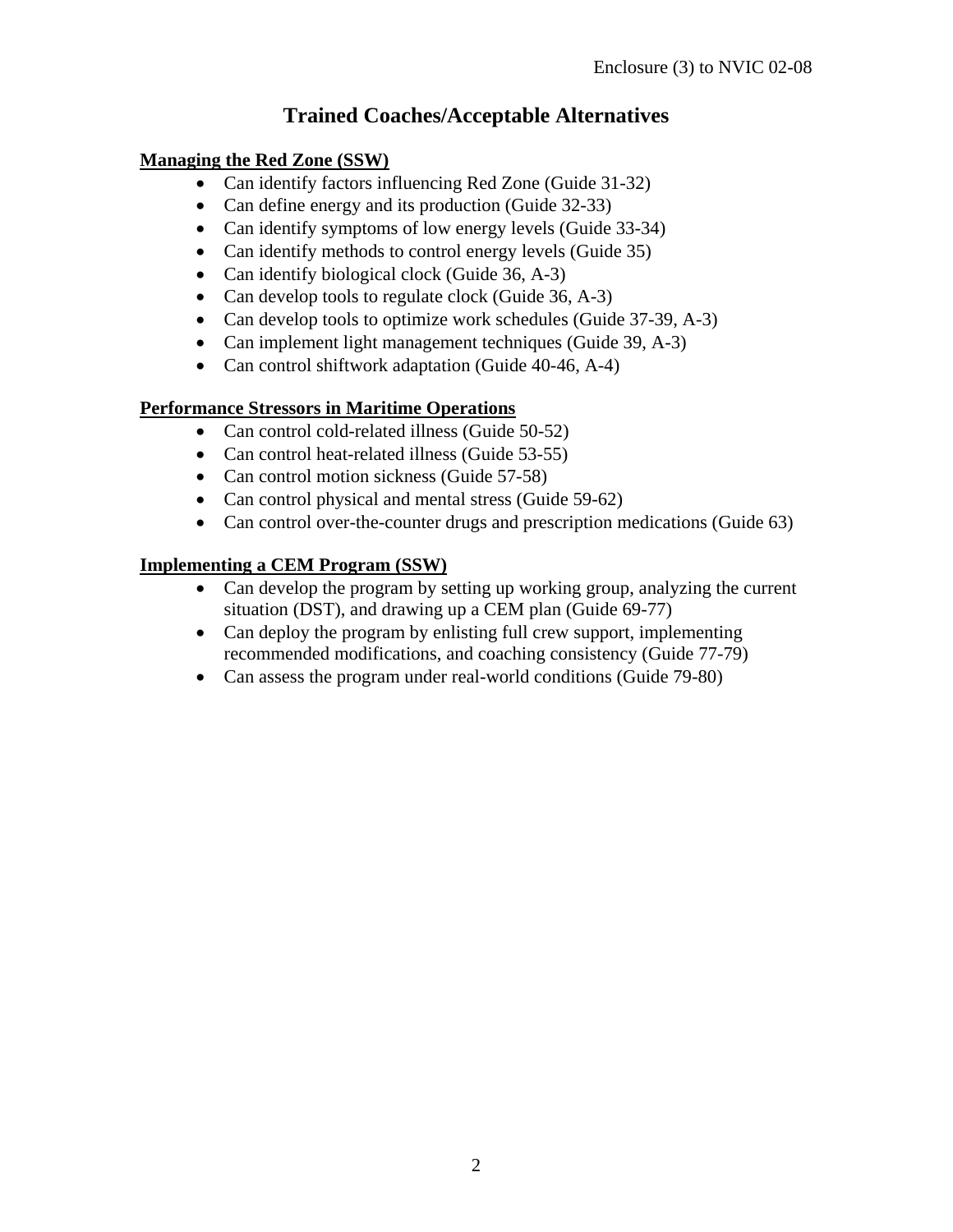Purpose: This job aid is intended to provide CEMS evaluators a relative basis upon which to evaluate a given implementation effort and to assist an organization in identifying and addressing areas for improvement. CEMS, by design, is a non-prescriptive process, and therefore many of these checklist items are subjective/qualitative in nature. Use additional pages where appropriate, to identify details regarding any particular component. Due to the continuous-improvement nature of CEMS, it is also important to compare and contrast previous checklists to establish a trend of improvement. In that regard, capture quantitative data where appropriate.

Company/Organization:

 $\overline{a}$ 

 $\overline{a}$ 

Person conducting evaluation (include title and organization):

| Date of evaluation:                                  |  |
|------------------------------------------------------|--|
| Date of last evaluation:                             |  |
| Date CEMS implementation began:                      |  |
| Total number of crewmembers in the organization:     |  |
| Number of vessels in the company/organization:       |  |
| Number of crew per vessel:                           |  |
| Number of certified coaches/acceptable alternatives: |  |
| Number of certified experts:                         |  |
| Number of CEMS-trained personnel:                    |  |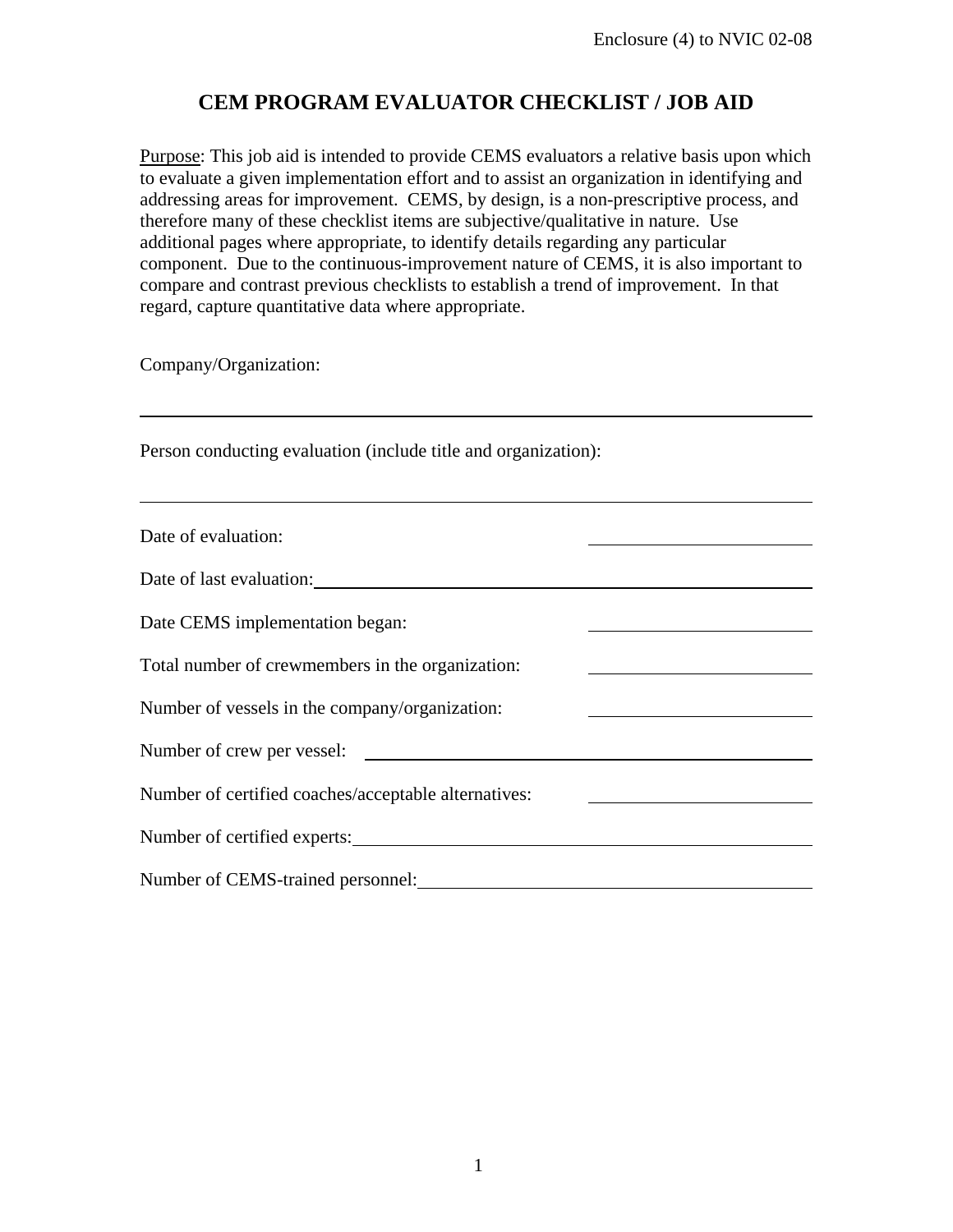$\mathbf{I}$ 

|                                                                                                                                                                                                                                                                         | Step 1. Establishment of a Crew Endurance Work Group<br>(CEWG)                                                                                                                                             |  |  |  |  |  |  |
|-------------------------------------------------------------------------------------------------------------------------------------------------------------------------------------------------------------------------------------------------------------------------|------------------------------------------------------------------------------------------------------------------------------------------------------------------------------------------------------------|--|--|--|--|--|--|
| Has one CEWG for the company been established, several shared<br>among vessels, or one CEWG for each vessel? If not, what plan is in<br>place to identify, evaluate and address endurance risk factors?                                                                 |                                                                                                                                                                                                            |  |  |  |  |  |  |
| When was each CEWG established?                                                                                                                                                                                                                                         |                                                                                                                                                                                                            |  |  |  |  |  |  |
| List the membership of the<br>CEWG (names and positions):                                                                                                                                                                                                               | Is the membership representative<br>of all levels of the organization<br>that will be affected<br>(management/company officers, captain,<br>pilot/bridge personnel, department head,<br>deckhands, cooks)? |  |  |  |  |  |  |
|                                                                                                                                                                                                                                                                         | If not, what types of<br>representation are missing?                                                                                                                                                       |  |  |  |  |  |  |
|                                                                                                                                                                                                                                                                         | Does the membership support<br>vertical alignment <sup>1</sup> ?                                                                                                                                           |  |  |  |  |  |  |
| Is there evidence of reasonable levels of activity by the CEWG? That<br>is, does the working group keep up adequate momentum towards<br>identifying problems, deciding upon and implementing solutions, and<br>re-evaluating the results? How often does the CEWG meet? |                                                                                                                                                                                                            |  |  |  |  |  |  |

<span id="page-14-0"></span><sup>&</sup>lt;sup>1</sup> The composition of the CEWG should include or represent varied individuals who stand to be affected by CEMS implementation to enable communication both up and down the organization's hierarchy. All members should understand CEMS so they can better identify and mitigate risk factors. All CEWG members should also "buy into" CEMS – otherwise, someone may try to stall or undermine progress.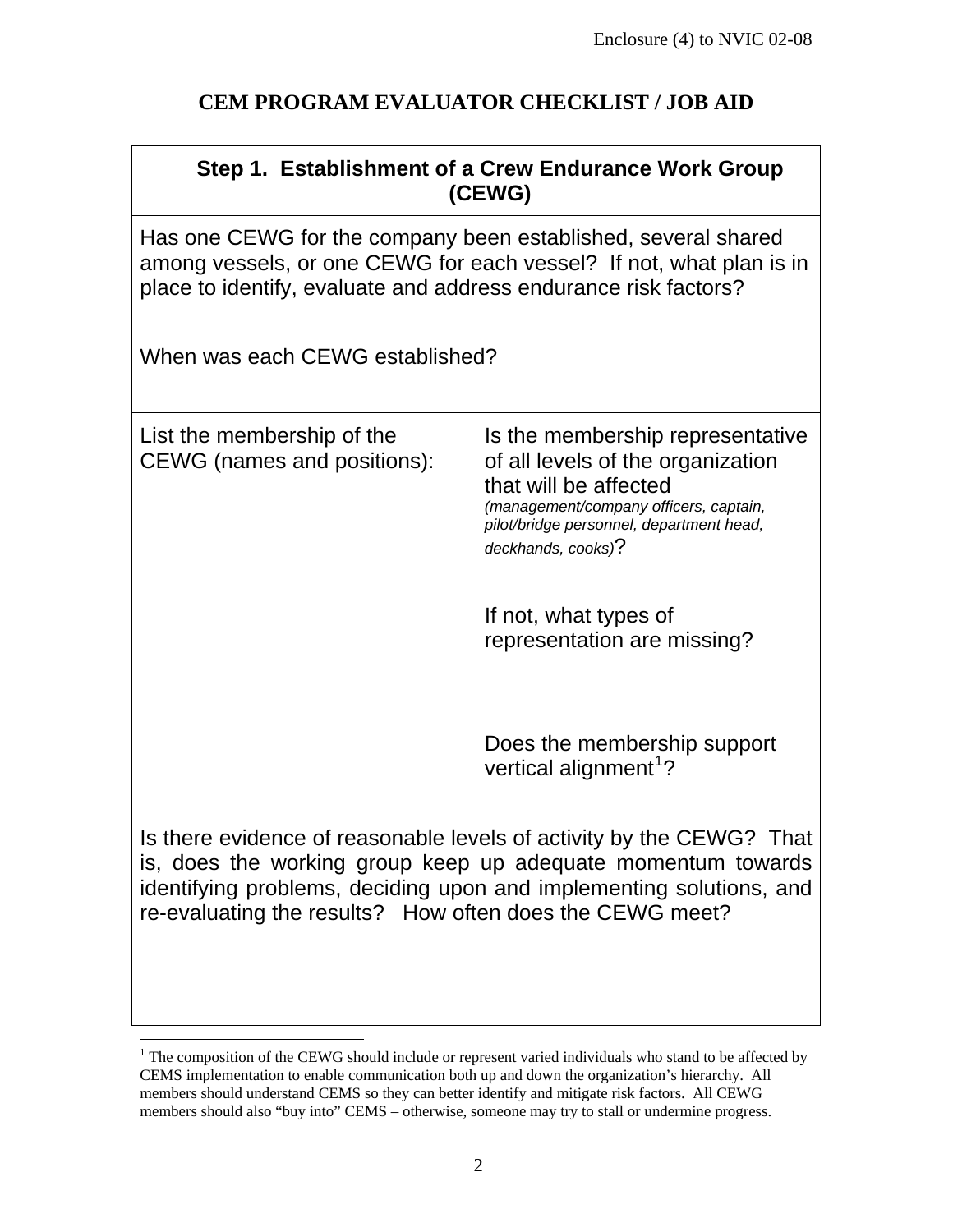# **Step 2. Analyzing the Current Situation and Identifying Risk Factors**

### *Evaluation Date: \_\_\_\_\_\_\_\_\_\_\_\_\_\_\_\_\_\_\_\_\_\_\_\_\_\_\_\_\_\_\_*

Did the implementing organization evaluate all relevant risk factors? Why/why not? *(Include evidence of this evaluation using either the Decision Support Software (DSS) Tool records or other evidence the crew considered the risk factors on the next page (photocopies of crew results, summaries of results, etc.))*

What risk factors did the CEWG decide to address?

If the CEWG considered more than one vessel, were relevant risk factors identified for each individual vessel?

Did the CEWG also consider the general health of its crewmembers, their use of medications, and the environmental risk factors listed in enclosure (2)?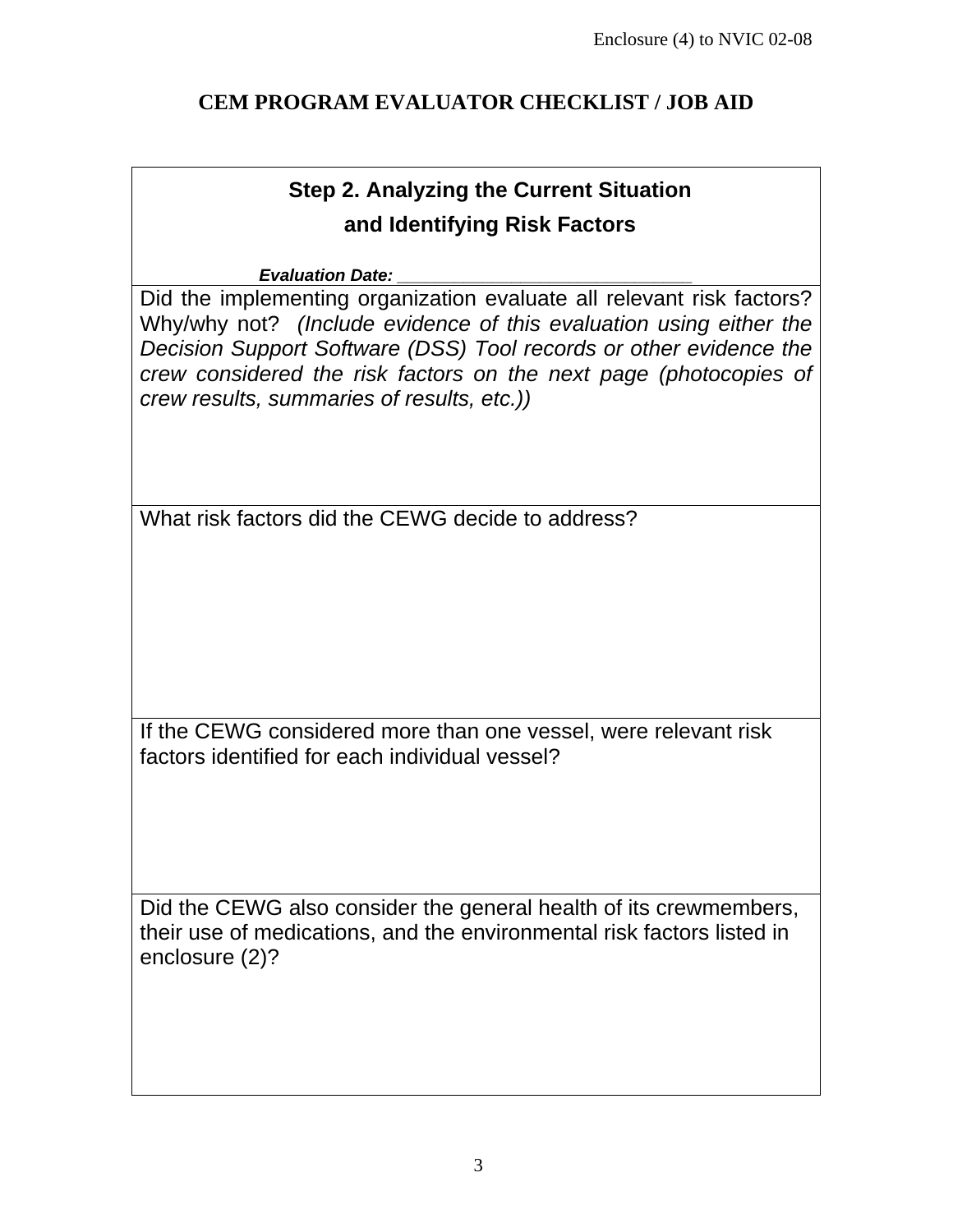# **Example of a Method for Analyzing the Current Situation and Identifying Risk Factors**

DSS Worksheet - 15 Risk Factors

|                 | HOW MANY DAYS PER WEEK DO YOU EXPERIENCE:                                                      | # of DAYS |
|-----------------|------------------------------------------------------------------------------------------------|-----------|
| $\mathbf{1}$    | <b>INSUFFICIENT DAILY SLEEP DURATION</b>                                                       |           |
|                 | (less than 7-8 hours of uninterrupted sleep in a 24-hour period)                               |           |
| $\overline{2}$  | POOR SLEEP QUALITY                                                                             |           |
|                 | (awakenings due to work-related disruptions, vessel motion, or noisy environment)              |           |
| 3               | <b>SLEEP FRAGMENTATION</b>                                                                     |           |
|                 | (breaking sleep into multiple naps; cannot schedule 7-8 hours of continuous sleep)             |           |
| $\overline{4}$  | SCHEDULING MAIN SLEEP PERIOD DURING THE DAY                                                    |           |
|                 | (while "day oriented")                                                                         |           |
| 5               | <b>CHANGING WORK / REST SCHEDULES</b>                                                          |           |
|                 | (rotating between day and night work / changing watch schedule)                                |           |
| 6               | <b>LONG WORK HOURS</b>                                                                         |           |
|                 | (more than 12 hours)                                                                           |           |
| $\overline{7}$  | NO OPPORTUNITIES TO MAKE UP LOST SLEEP                                                         |           |
|                 | (napping is not possible)                                                                      |           |
| 8               | POOR DIET                                                                                      |           |
|                 | (high fat / fried foods, high sugar content, frequent caffeine consumption, inadequate         |           |
|                 | hydration)                                                                                     |           |
| $\overline{9}$  | <b>HIGH WORKLOAD</b>                                                                           |           |
|                 | (high physical and / or mental effort requirements)                                            |           |
| 10              | <b>HIGH WORK STRESS</b>                                                                        |           |
|                 | (extreme environment, sustained physical / mental workload, rotating work schedules,           |           |
|                 | authoritarian leadership style)                                                                |           |
| $\overline{11}$ | NO OPPORTUNITY FOR EXERCISE                                                                    |           |
|                 | (lack of time, or no equipment / facilities)                                                   |           |
| 12              | LACK OF CONTROL OVER WORK ENVIRONMENT OR DECISIONS                                             |           |
|                 | (not allowed to contribute in problem identification and resolution / lack of participation in |           |
|                 | decision processes)                                                                            |           |
| 13              | EXCESSIVE EXPOSURE TO EXTREME ENVIRONMENTS                                                     |           |
|                 | (cold, heat, high seas, etc.)                                                                  |           |
| 14              | <b>FAMILY STRESS</b>                                                                           |           |
|                 | (child or parent care, divorce, finances, etc.)                                                |           |
| 15              | <b>ISOLATION FROM FAMILY</b>                                                                   |           |
|                 | (problems maintaining contact with family)                                                     |           |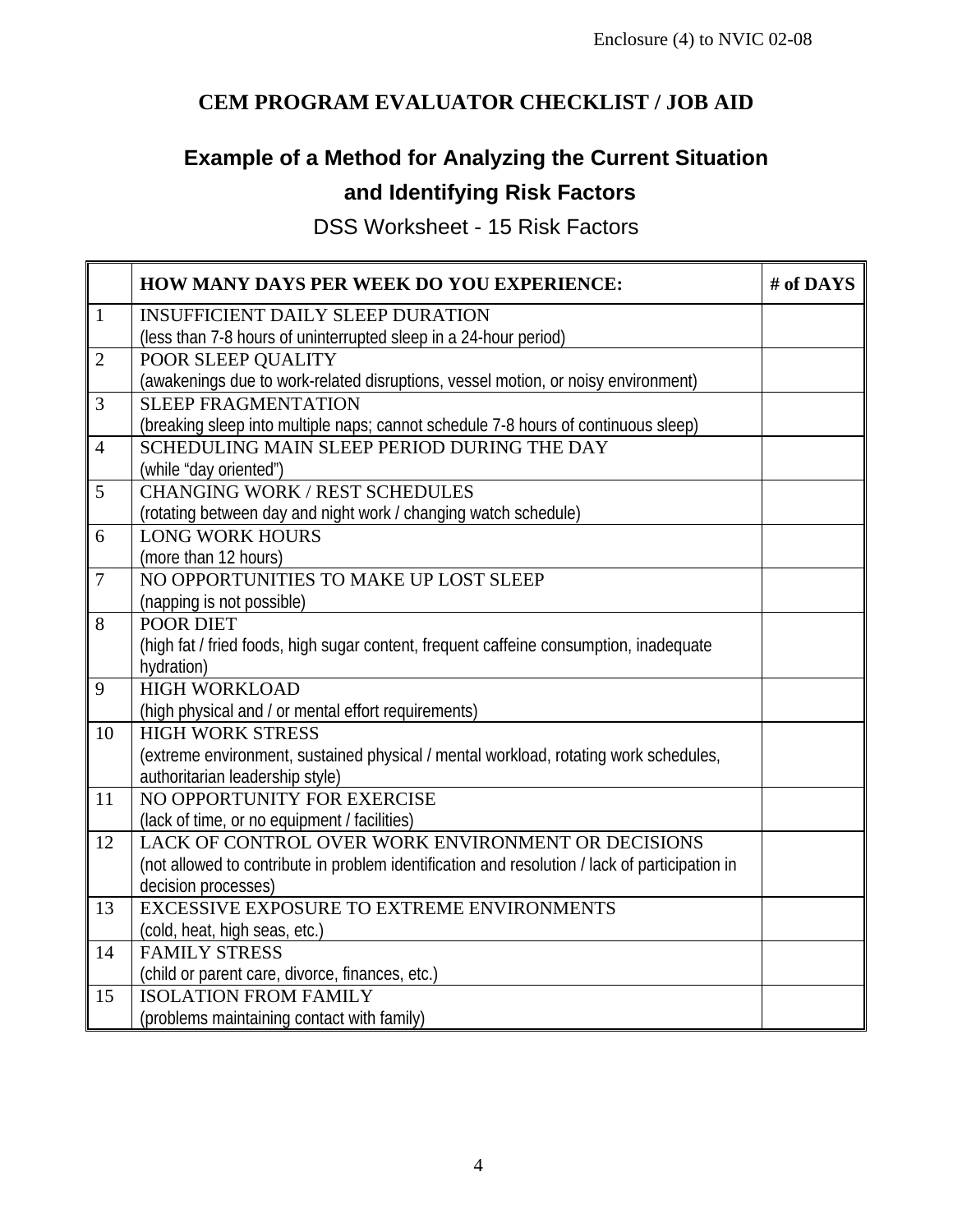# **Step 3. Developing a Crew Endurance Plan (CEP)**

Is there a CEP for each vessel, for a group of vessels, and/or for the company as a whole?

What actions (within the organization's reach) were taken to address identified risk factors? Describe this effort. Also, provide the rationale to postpone/leave risk factors unaddressed.

Are all five CEMS components (labeled "a"-"e" on the following worksheets) addressed?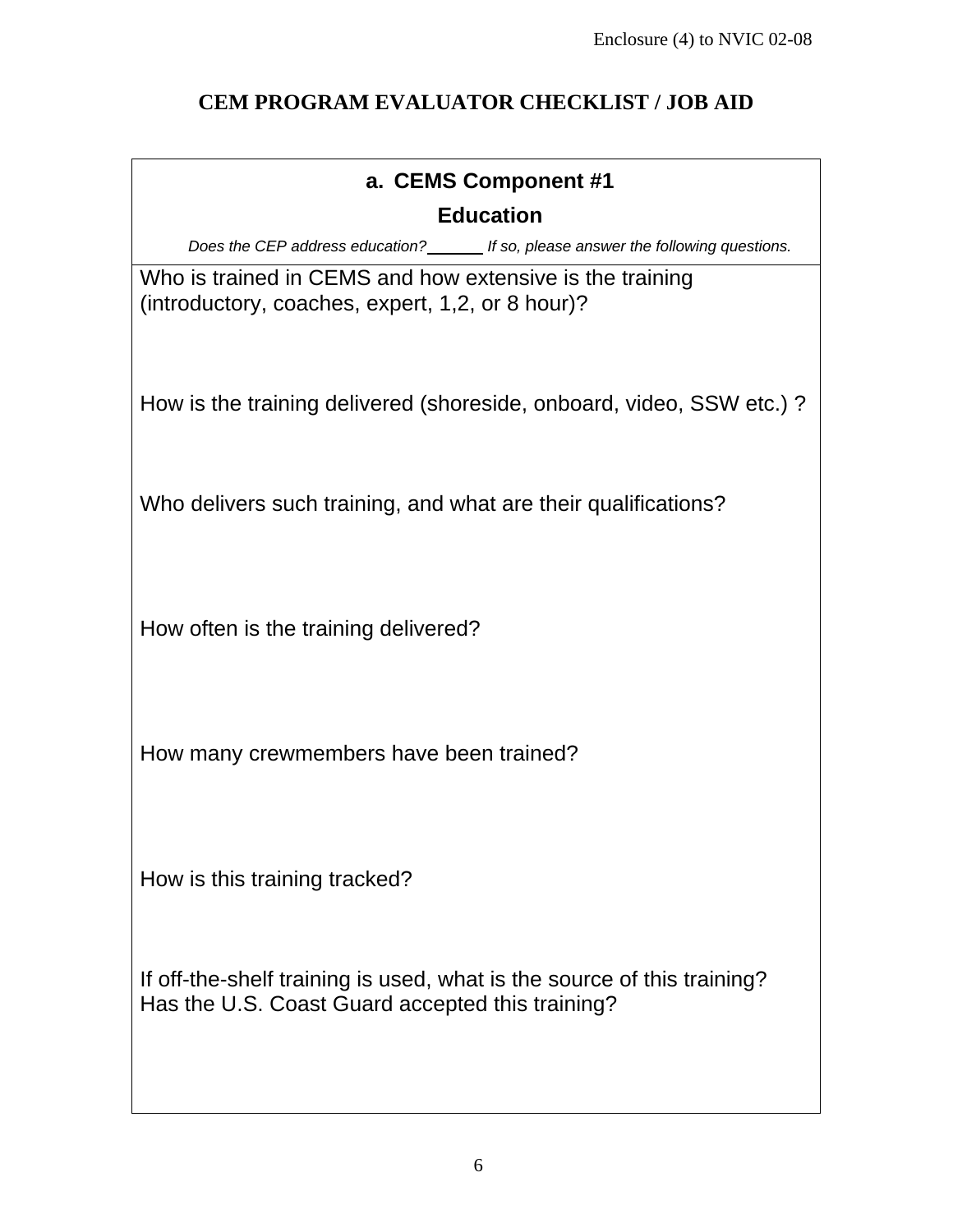# **b. CEMS Component #2**

## **Environmental Changes**

*Does the CEP address environmental changes? \_\_\_\_\_\_* 

*Please either provide details for each block, OR, if unaddressed, the rationale to postpone work to a later time.* 

| Were modifications made to support light management |                              |  |  |  |  |  |
|-----------------------------------------------------|------------------------------|--|--|--|--|--|
| in the work environment?                            | in the sleeping environment? |  |  |  |  |  |
| $  -$                                               |                              |  |  |  |  |  |

Were modifications made to reduce noise and vibration levels?

... in the work environment? **Example 1 and 1 ...** in the sleeping environment?

| Were modifications made to improve air quality (temperature, humidity, odors, etc.)? |                              |  |  |  |  |  |
|--------------------------------------------------------------------------------------|------------------------------|--|--|--|--|--|
| in the work environment?                                                             | in the sleeping environment? |  |  |  |  |  |

| Were modifications made to reduce ship motions? |                              |  |  |  |  |  |  |
|-------------------------------------------------|------------------------------|--|--|--|--|--|--|
| in the work environment?                        | in the sleeping environment? |  |  |  |  |  |  |

Does the CEP include Operational Recommendations regarding *temperature* (i.e. policies regarding breaks and amount of time workers are exposed to extreme heat, extreme cold, and/or humidity), the *marine operating environment* (wind, weather changes, icing, sea state, tides/currents, and/or high/low water), *operational demands* (down time, workload surges, and/or routine vs. dynamic schedule), and/or *operating policies* (courtesy to crew sleeping off-watch, allowing napping, vessel maneuvering, and/or alternate shower and/or meal times)?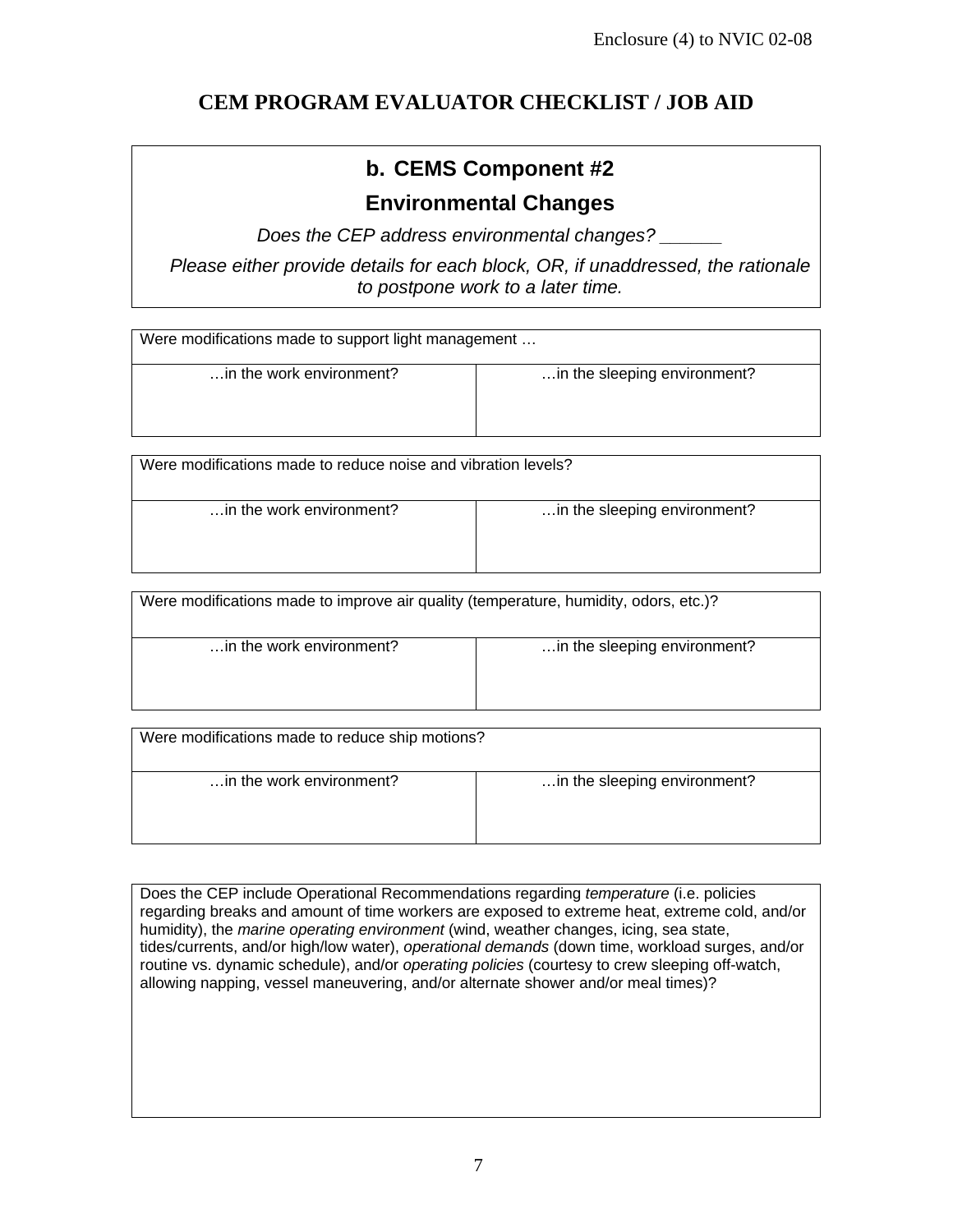# **c. CEMS Component #3**

### **Light Management**

*Does the CEP address light management? \_\_\_\_\_\_* 

*For each factor, please either provide details OR, if unaddressed, the rationale to postpone work on this factor for now.* 

Does the crew onboard the vessel use a light management plan?

Are light management strategies defined for each watch rotation?

Does the plan address individual crewmembers on different watches?

Have light intensities been measured and changes been made in support of light management?:

| <b>Work Areas</b>                                                                                                         | <b>Rest Areas</b>                                            | <b>Transition Areas</b>                                                   | <b>Policies</b>                                                                                   |
|---------------------------------------------------------------------------------------------------------------------------|--------------------------------------------------------------|---------------------------------------------------------------------------|---------------------------------------------------------------------------------------------------|
| A. Is light intensity<br>increased in some<br>areas? Where?                                                               | Is lighting dimmed<br>or reduced in<br>some areas?<br>Where? | How are transition<br>areas such as<br>passageways or<br>galleys handled? | Do vessel policies<br>support these light<br>management<br>practices? If so,<br>provide examples. |
| B. What type of<br>bright/artificial<br>lighting is used?<br>Do crewmembers<br>understand its<br>purpose and safe<br>use? |                                                              |                                                                           |                                                                                                   |
| C. Is the crew<br>exposed to light<br>pre-watch, during<br>watch, or post-<br>watch?                                      |                                                              |                                                                           |                                                                                                   |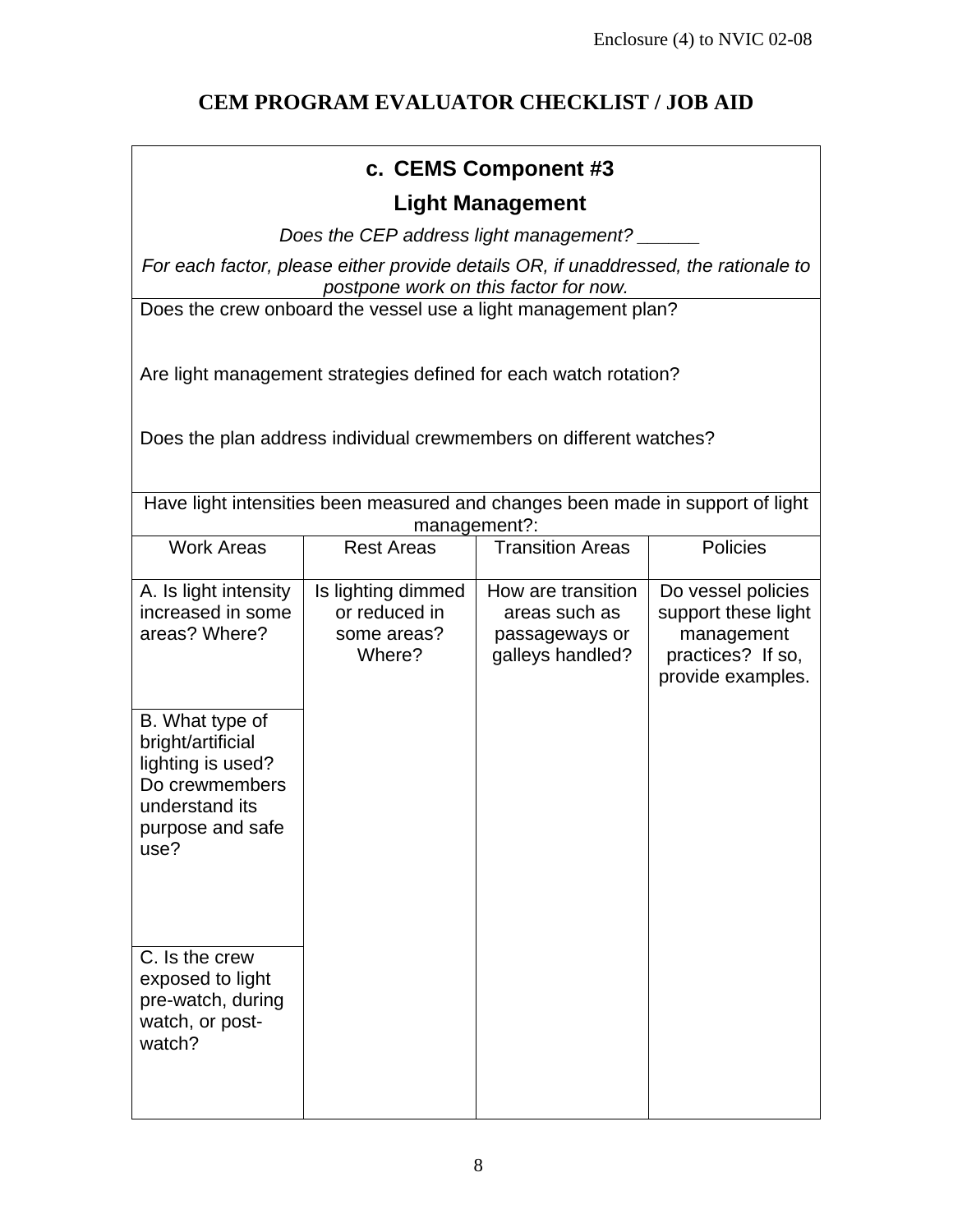## **d. CEMS Component #4**

### **Recruiting Trained Coaches or Acceptable Alternatives**

*This is the most important of the five CEMS components, and one of the first steps involved in getting a CEMS program started.*

Is there a knowledgeable resource about CEMS and crew endurance risk factors? What are their qualifications (i.e. certified coach, expert acceptable alternative) Is it one person for the company, one person for each vessel, or many shared among vessels?

Is there a person aboard each vessel to coach individuals towards operation/position/watch-specific Crew Endurance Plans and to provide continuous feedback? If not, what plan is in place?

Who and/or what provides CEMS training and education to the vessel(s') crew(s)?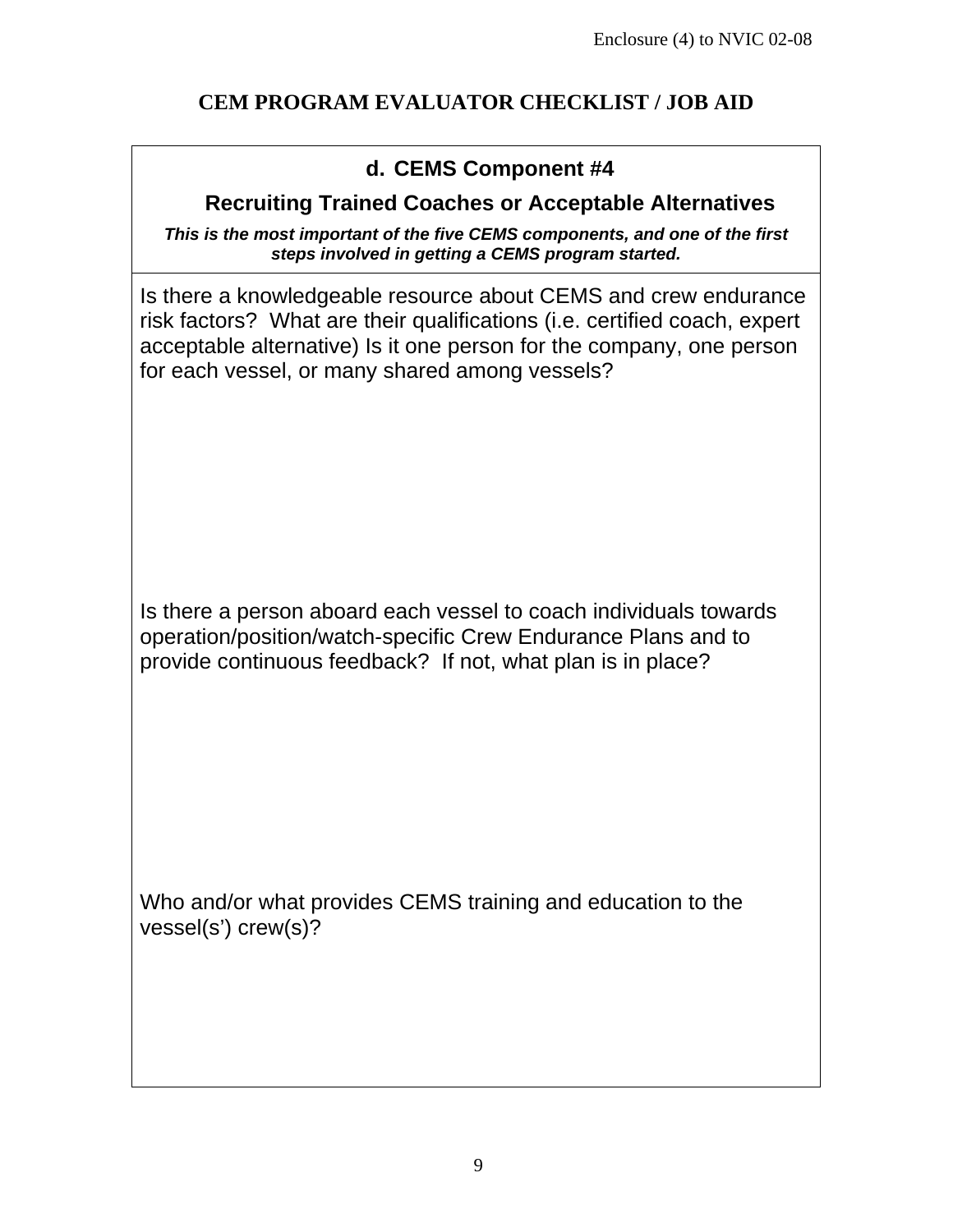### **e. CEMS Component #5**

### **Schedule Changes**

*Does the CEP address schedule changes? \_\_\_\_\_\_* 

*If not, why not? \_\_\_\_\_\_\_\_\_\_\_\_\_\_\_\_\_\_\_\_\_\_\_\_\_\_\_\_\_\_\_\_\_\_\_\_\_\_\_\_\_\_\_\_\_\_\_\_\_*

Were schedule changes implemented? If so, was this done as the last of the five CEMS components?

Does the schedule allow for 7-8 hours of continuous, uninterrupted sleep?

Are watch periods at the same time each day? How many days to they remain on the watch schedule?

Has a light management plan been developed for the watch schedule(s)?

Does the schedule account for variable environmental conditions?

Does the schedule allow those on the night watch to retire before sunrise?

Does the schedule account for commuting and crew changes?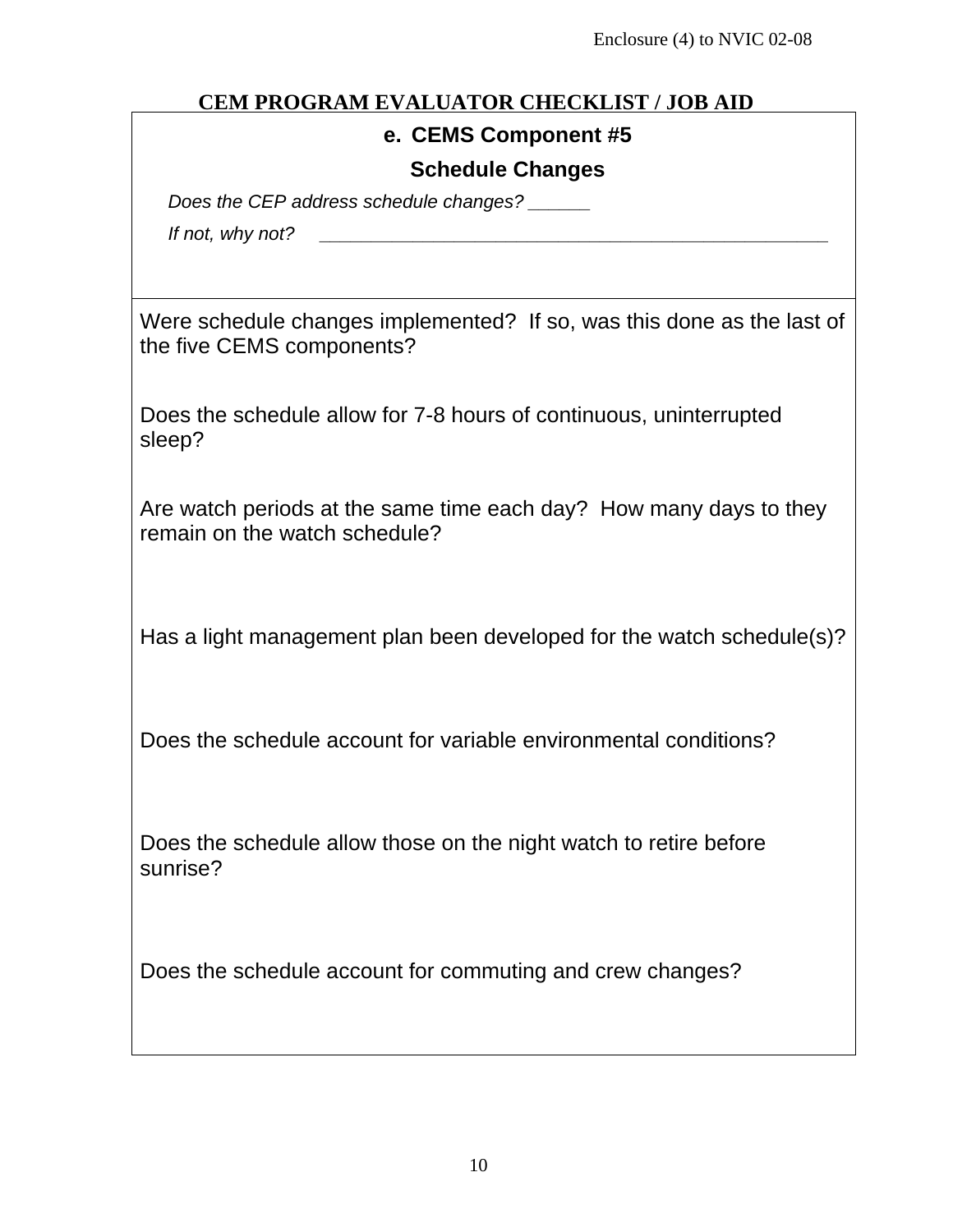# **Step 4. Implementing a Crew Endurance Plan (CEP)**

What actions were taken to implement the recommendations in the CEP?

Have there been any extraordinary circumstances preventing implementation progress?

Does the vessel or organization's status indicate positive progress with implementation? Please discuss.